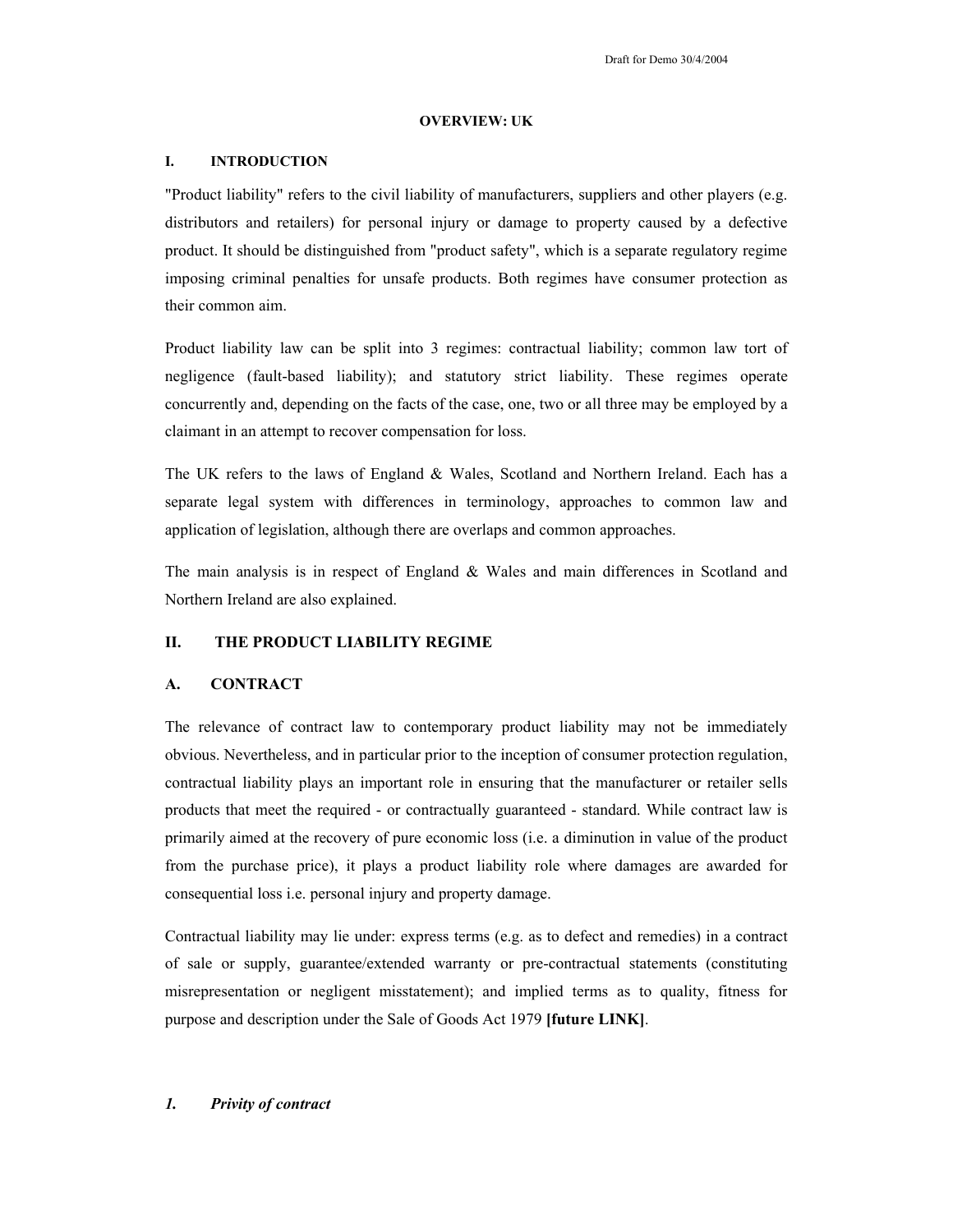The scope of protection afforded by contract law is limited by the doctrine of privity of contract: someone who is not a party to a contract cannot acquire rights or incur obligations under it. Recourse to damages is therefore limited to claims by the consumer (and not any third party who may also have suffered loss) against the supplier (and not, in the absence of a guarantee, the manufacturer actually responsible for the defect)<sup>1</sup>. The resultant liability gap may be filled by a tort law or strict liability claim, although the former requires fault and the latter may be frustrated by an applicable defence or exception.

The Contracts (Rights of Third Parties) Act 1999 **[future LINK]** in principle softens the privity of contract doctrine by allowing third parties to enforce a contract term in certain situations<sup>2</sup>. However, these would rarely be satisfied in the product liability context and in any event there is no right to enforce if the parties did not intend the term to be enforceable by the third party<sup>3</sup>.

In practice, the supplier liable to the consumer may seek to recover, or invoke an indemnity, from the producer. Manufacturers could also be joined in to legal proceedings as a co-defendant (in third-party proceedings) or in contribution proceedings by the liable supplier under the Civil Liability (Contribution) Act 1978 [future LINK]<sup>4</sup>.

## *2. "Defective product": Implied terms as to quality etc.*

The Sale of Goods Act 1979 ('SoGA') **[future LINK]** (as amended) implies certain terms into contracts of sale<sup>5</sup>. The focus is on conformity with description<sup>6</sup> or quality/fitness for purpose<sup>7</sup> and not, ostensibly, "defect".

Section 14 provides that, where goods are sold "in the course of a business", there is an implied term that the goods are of "satisfactory quality" (section 14(2)) and that they are fit for a purpose that the buyer has made known to the seller (section 14(3)). Goods will be of satisfactory quality if they meet the standard that a reasonable person would regard as satisfactory, taking into account any description, the price and all other relevant circumstances (section 14(2A)).

<sup>1</sup> See *Winterbottom v Wright* [1842] 152 Eng. Rep. 42

<sup>&</sup>lt;sup>2</sup> Where the third party is expressly identified in the contract (section 1(3)) or if the contract purports to confer a benefit on him/her (section 1(1)).

 $3$  Section 1(2)

<sup>4</sup> Section 1(1): any person liable in respect of any damage suffered by another person may recover from any other person liable in respect of the same damage (whether jointly or severally or otherwise).

<sup>&</sup>lt;sup>5</sup> Similar terms are implied into supply contracts by the Supply of Goods (Implied Terms) Act 1973 and Supply of Goods and Services Act 1982.

 $6$  Section 13(1): in a contract of sale by description, the goods must conform to that description.

<sup>7</sup> Section 14 - see text above.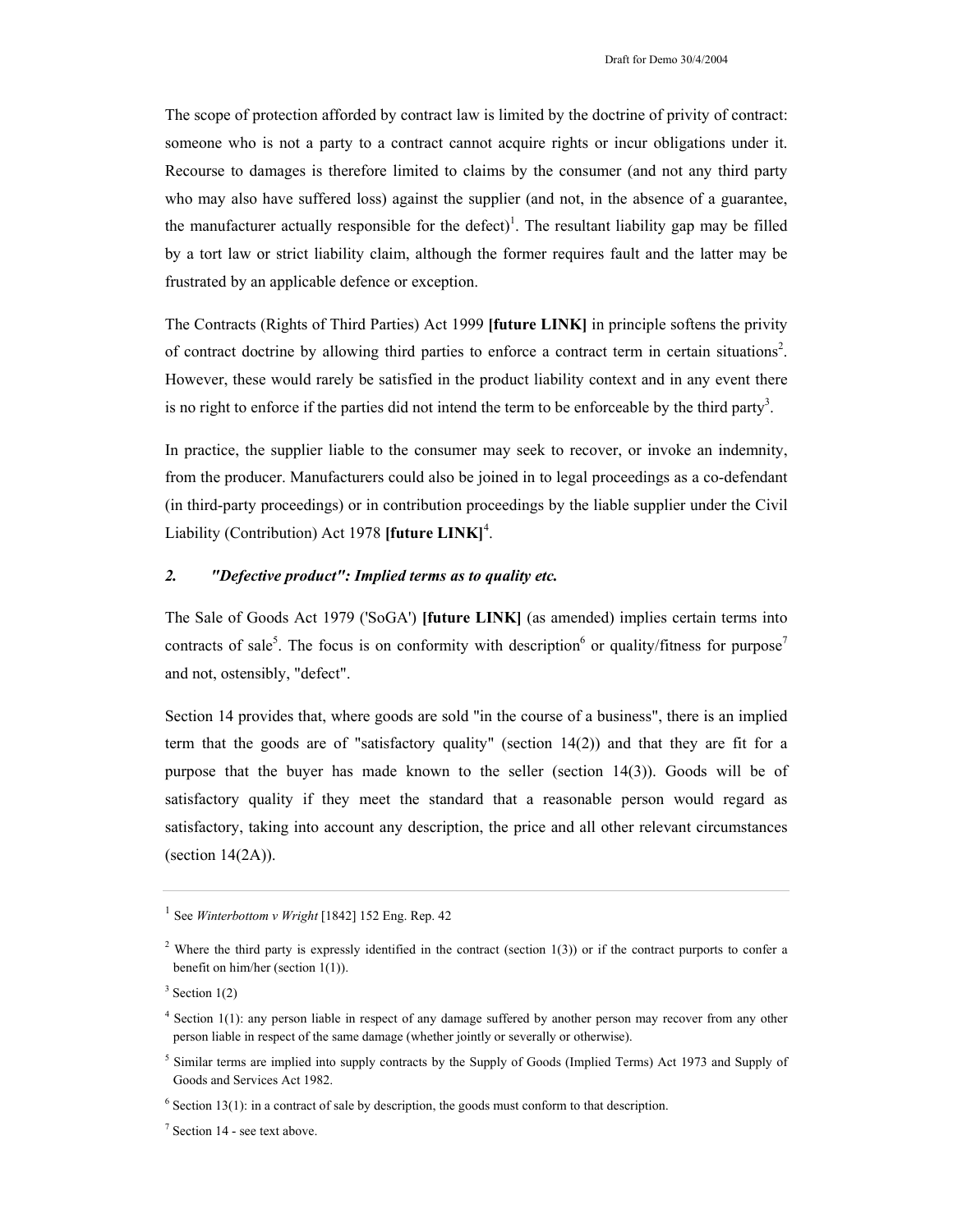"Quality" includes state, condition and fitness for purpose of the goods and, significantly, "freedom from minor defects" and "safety" are explicit aspects of quality (section  $14(2B)^8$ ). The satisfactory quality standard, imbued with the concept of reasonableness, is arguably a lower standard of safety than under the CPA (which protects safety "as persons are generally entitled to expect"). <sup>9</sup> It therefore may be an attractive route where the CPA does not apply<sup>10</sup>, or where the lack of quality (i.e. the defect) may not be sufficiently serious to establish liability under the CPA.

A significant expansion of the concept of satisfactory quality and applicable remedies for breach has been made by the Sale and Supply of Goods to Consumers Regulations 2002<sup>11</sup> [future **LINK]**, which entered into force on 31 March 2003 and amend SoGA. The Regulations implement Directive 1999/44/EC on Certain Aspects of the Sale of Consumer Goods and Associated Guarantees **[future LINK]**. In assessing whether consumer goods are of satisfactory quality, account must now be taken of "any public statements on the specific characteristics of the goods made about them by the seller, the producer or his representative, particularly in advertising or on labelling" (Regulation 3, amending section 14 SoGA). This could incorporate leaflets and brochures supplied directly to the consumer (or via the supplier) and extend to general (mass) media advertising<sup>12</sup>. New consumer remedies are set out in Regulation 5 (see 'Damages' below).

By virtue of the Unfair Contract Terms Act 1977 (UCTA) **[future LINK]**, SoGA implied terms cannot be excluded or restricted in consumer contracts<sup>13</sup> and are subject to a test of reasonableness in commercial (non-consumer) transactions<sup>14</sup>. As contract terms, they are also subject to the fairness test set out in the Unfair Terms in Consumer Contract Regulations 1999 **[future LINK]** (implementing Directive 93/13 on unfair terms in consumer contracts **[future LINK]**).

### *3. Strict Liability*

 $14$  UCTA section 6(3)

<sup>&</sup>lt;sup>8</sup> Inserted into the 1979 Act by the Sale and Supply of Goods Act 1994, section 1.

<sup>9</sup> See Chris Willett, *The Role of Contract Law in Product Liability*, in Grubb & Howells (eds.), *The Law of Product Liability* (2000) at page 77.

 $10$  I.e., where the defective goods result in pure economic loss; where property damage is £275 or less; or where one of the defences available under the Consumer Protection Act 1987 applies (see "Strict Liability" below).

<sup>&</sup>lt;sup>11</sup> SI 2002/3045

<sup>&</sup>lt;sup>12</sup> For an analysis of the impact of the Regulations see Willet, Morgan-Taylor and Naidoo, *The Sale and Supply of Goods to Consumers Regulations* [2004] J.B.L 94.

<sup>&</sup>lt;sup>13</sup> UCTA sections  $6(2)$  and  $7(2)$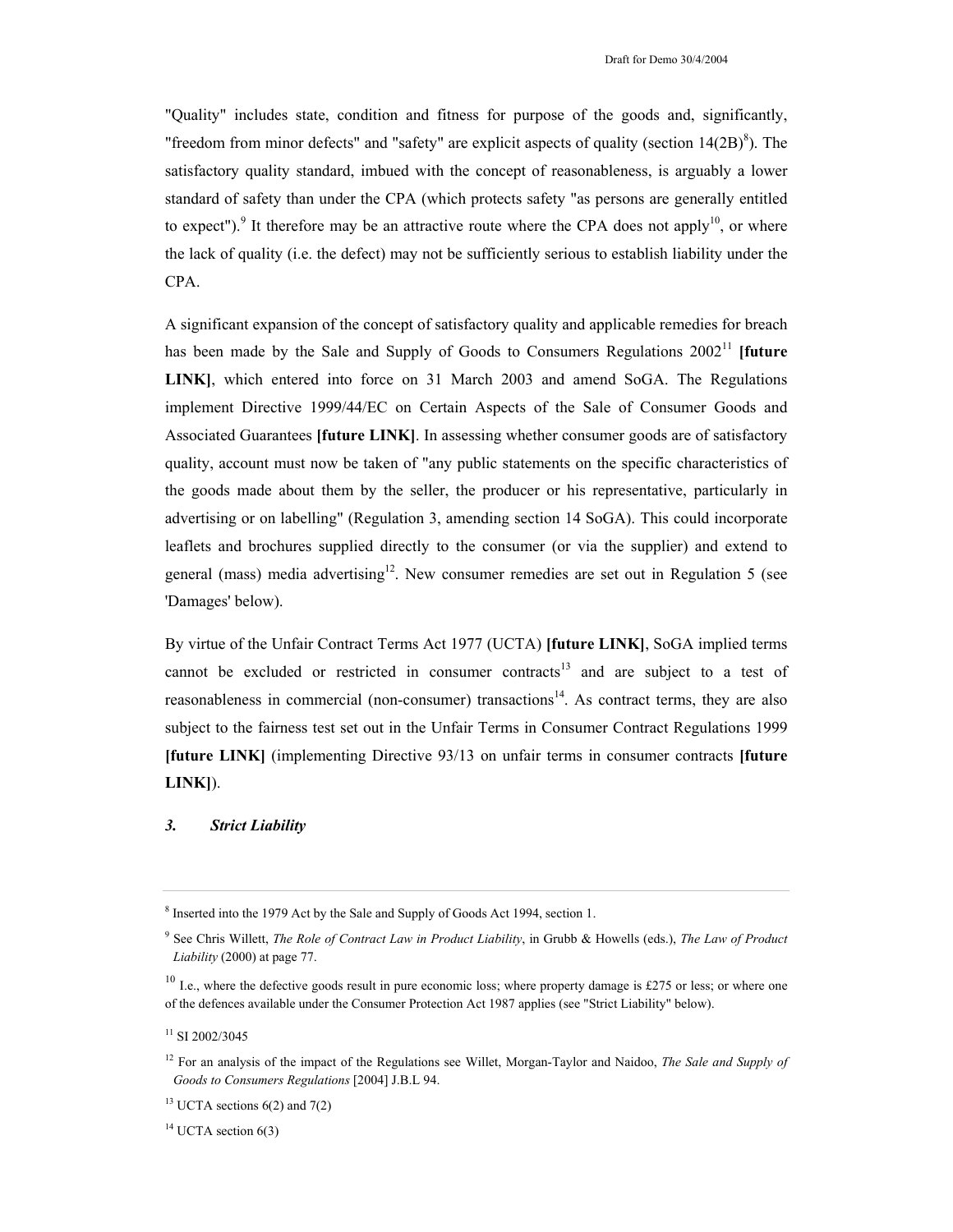Liability for breach of an implied term is strict (i.e. there is no requirement to prove fault), although the concept of reasonableness in the definition of "satisfactory quality" relaxes - to a certain extent - the strictness.

The following exceptions apply: where the defect has been specifically drawn to the buyer's attention before sale and where the buyer examines the goods before sale and the examination ought to have revealed the defect (section 14(2C).

Liability is also strict for breach of an express contractual term, guarantee/extended warranty and misrepresentation.

#### *4. Damages*

If the goods fail to conform to description or fail to meet the satisfactory quality standard then the consumer will be entitled to reject them, terminate the contract and sue for damages or take advantage of the new remedies of repair, replacement, price reduction or rescission<sup>15</sup>. Normal causation rules apply i.e. the burden of proof is on the claimant to establish on the balance of probabilities that the breach caused the alleged damage.

Contractual damages are assessed in order to put the buyer in the position s/he would have been had the contract been properly performed. The remoteness principle applies so that seller will be liable for damages "arising naturally from the breach" and those "in the reasonable contemplation" of the parties at the time of contract as likely to result from breach<sup>16</sup>.

Therefore, although contractual damages are primarily aimed at recovering pure economic loss (i.e. a reduction in the value of the goods from the purchase price due to the defect), they may also be available for compensation for consequential loss, including personal injury<sup>17</sup>, death and property damage.

#### *5. Limitation*

An action in contract cannot be brought after the expiration of 6 years from the date on which the cause of action accrued (section 5 Limitation Act 1980) i.e. from the time of supply. This is

<sup>&</sup>lt;sup>15</sup> Introduced into SoGA by the Sale and Supply of Goods to Consumers Regulations 2002

<sup>16</sup> *Hadley v Baxendale* (1854) 9 Exch 341

<sup>17</sup> *Godley v Perry* [1960] 1 WLR 9 (child lost his sight due to defective catapult ); *Grant v Australian Knitting Mills* [1936] AC 85 (claimant contracted dermatitis from woollen underwear).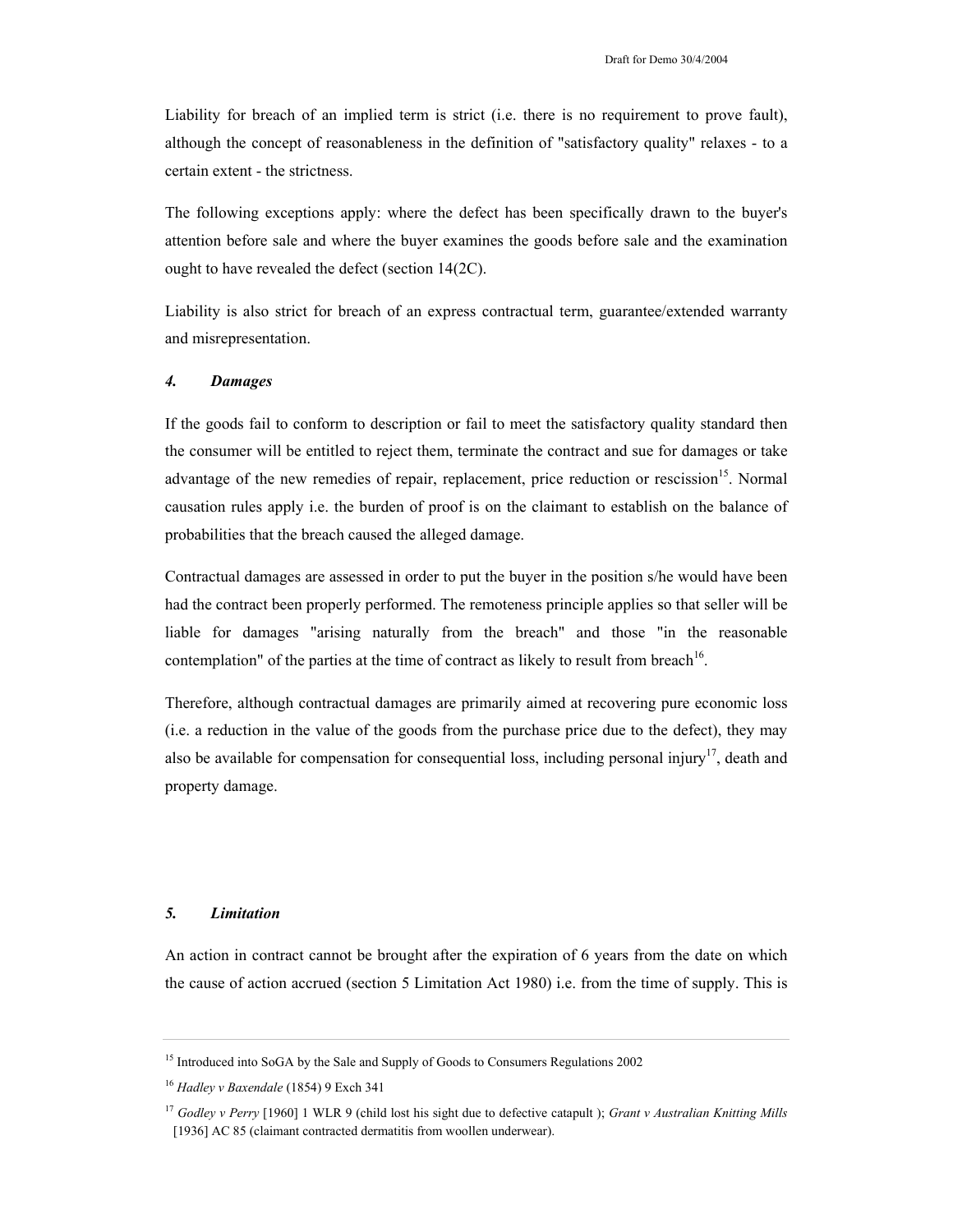more restrictive than the limitation periods in tort and under the Consumer Protection Act 1987, which run from the date the damage occurred.

### **B. TORT**

Product liability in tort refers to breach of a duty of care (negligence) and breach of statutory duty.

## *1. Negligence/Breach of duty of care*

A largely inescapable side-effect of the privity of contract doctrine was that a manufacturer's breach of contractual duty to his contracting party (supplier) could not at the same time amount to a breach of a tort duty owed to a third party (ultimate consumer)<sup>18</sup>. There were three exceptions to this: the manufacturer made a fraudulent representation as to safety<sup>19</sup>; failed to disclose a known danger<sup>20</sup>; and the product was "dangerous in itself"<sup>21</sup>.

*Donoghue v Stevenson*<sup>22</sup> [**future LINK**] - the pivotal case - transformed the exception-to-therule status of manufacturer liability by allowing a consumer of a bottle of ginger beer that contained a decomposed snail to recover damages for personal injury against the manufacturer. The House of Lords (HL) famously ruled that a manufacturer of products: (1) sold in a form intended to reach the ultimate consumer in the form in which they left him; (2) with no reasonable possibility of intermediate examination; and (3) with the knowledge that the absence of reasonable care in the preparation of the products will result in personal injury or property damage, owes a duty to the consumer to take that reasonable care.

### *a. Potential defendants*

The scope of potentially liable actors is wide: manufacturers, producers and anyone directly involved in the manufacture of a product including designers, assemblers, repairers, retailers of second-hand goods with latent defects and retailers and distributors marketing a defective product without adequate warnings or without conducting safety tests.

It can also extend to inspectors, regulatory/certification bodies and governmental departments<sup>23</sup>.

## *b. Potential claimants*

<sup>18</sup> *Winterbottom v Wright (op cit.)* 

<sup>19</sup> *Langridge v Levy* (1837) 2 M & W 519, 150 ER 863

<sup>20</sup> *Heaven v Pender* (1883) 11 QBD 503

<sup>21</sup> *Dixon v Bell* (1816) 5 M & S 198, 105 ER 1023

<sup>22 [1932]</sup> AC 562

<sup>23</sup> See *Davies v Eli Lilly & Co Ltd* [1987] 3 All ER 94, *Nash v Eli Lilly & Co* (1991) 2 Med LR 169 ('Opren litigation'); *Re HIV Haemophiliac Litigation* (1990) 140 NLJ 1349; and *A v National Blood Authority* [**LINK**]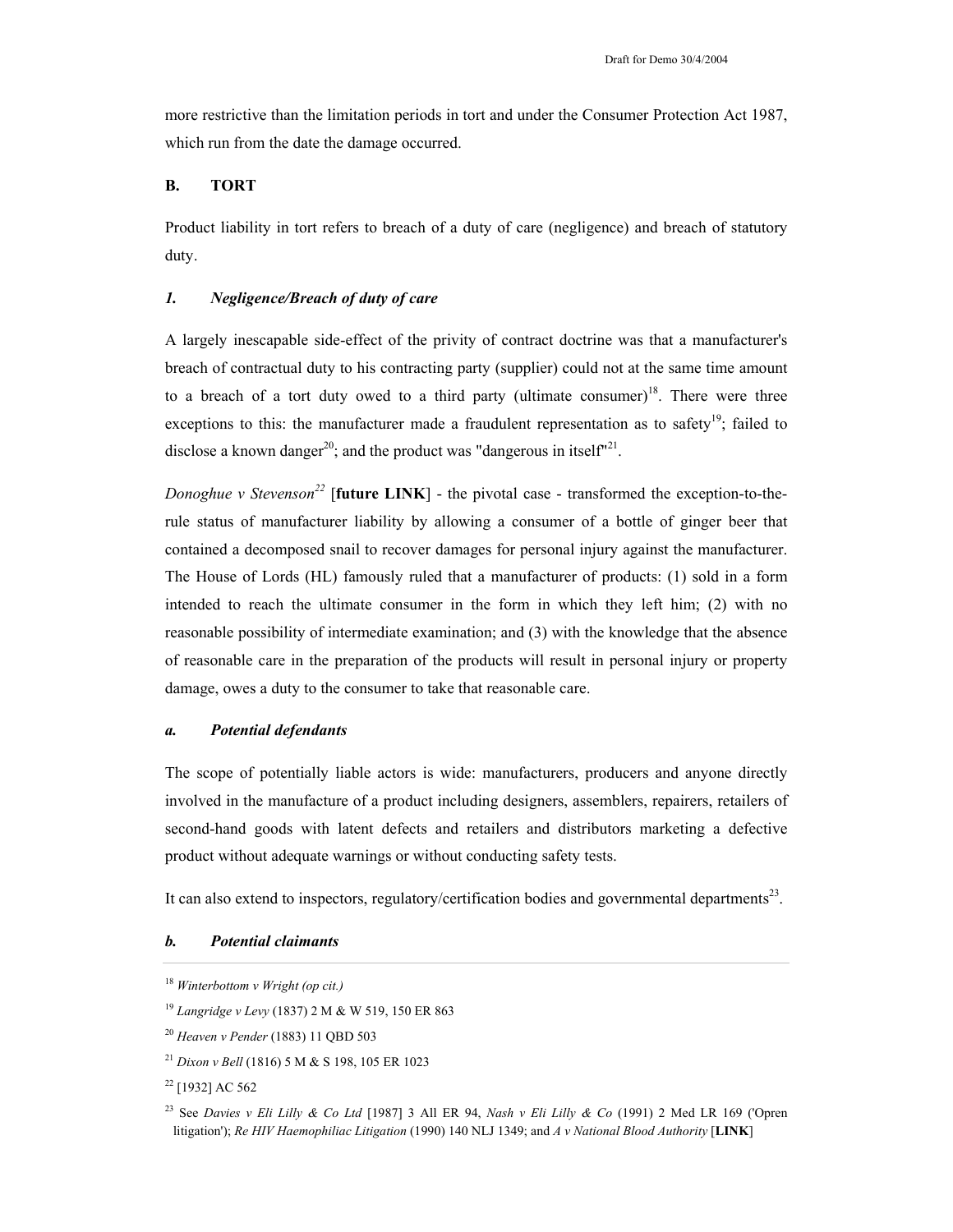Under Lord Atkin's "neighbour principle", a duty of care will be owed to all "persons who are so closely and directly affected by [the defendant's] act that [s/he] ought reasonably to have them in contemplation as being so affected $124$ .

Consumers, third party users ('non-buyers'), donees and bystanders all fall into this category.

## *c. Type of product*

The duty embraces all products and liability has been imposed in respect of a wide range including defective drinking water, hair-dye, cars and underwear<sup>25</sup>. Importantly, the duty extends to labelling, warnings and instructions<sup>26</sup>.

## *d. Fault-based liability*

Liability in negligence is based on fault.

The claimant must prove on the balance of probabilities that: (1) the defendant owed him/her a duty of care; (2) the defendant breached that duty (by failing to meet the required standard of care); (3) causing damage (which must not be too remote i.e. which was or ought to have been foreseeable at the time of breach). The standard of care required is objective (i.e. that of the "reasonably competent" person) and must be exercised at all stages i.e. design, production, testing and marketing.

Breach of this standard of care will render the product "defective".

# *e. Types of Defect*

It will be clear from the existence of the duty of care at all stages that there are different types of duty. These have been classified as follows:

*Manufacturing defect* i.e. where raw materials/components or the manufacturing process itself are defective $27$ .

<sup>24</sup> *Donoghue v Stevenson* [1932] AC 562 at 580

<sup>25</sup> Respectively, *Read v Croydon Corpn* [1938] 4 All ER 631*; Watson v Buckley* [1940] 1 All ER 174; *Herschtal v Stewart and Arden Ltd* [1940] 1 KB 155*; Grant v Australian Knitting Mills Ltd* [1936] AC 85. See Hird, *Negligence* in Grubb & Howells, *The Law of Product Liability* (2000) at page 148

<sup>26</sup> *Distillers Co (Bio-Chemicals) Ltd v Thompson* [1971] 1 All ER 694

<sup>27</sup> *Carroll v Fearon* [1999] ECC 73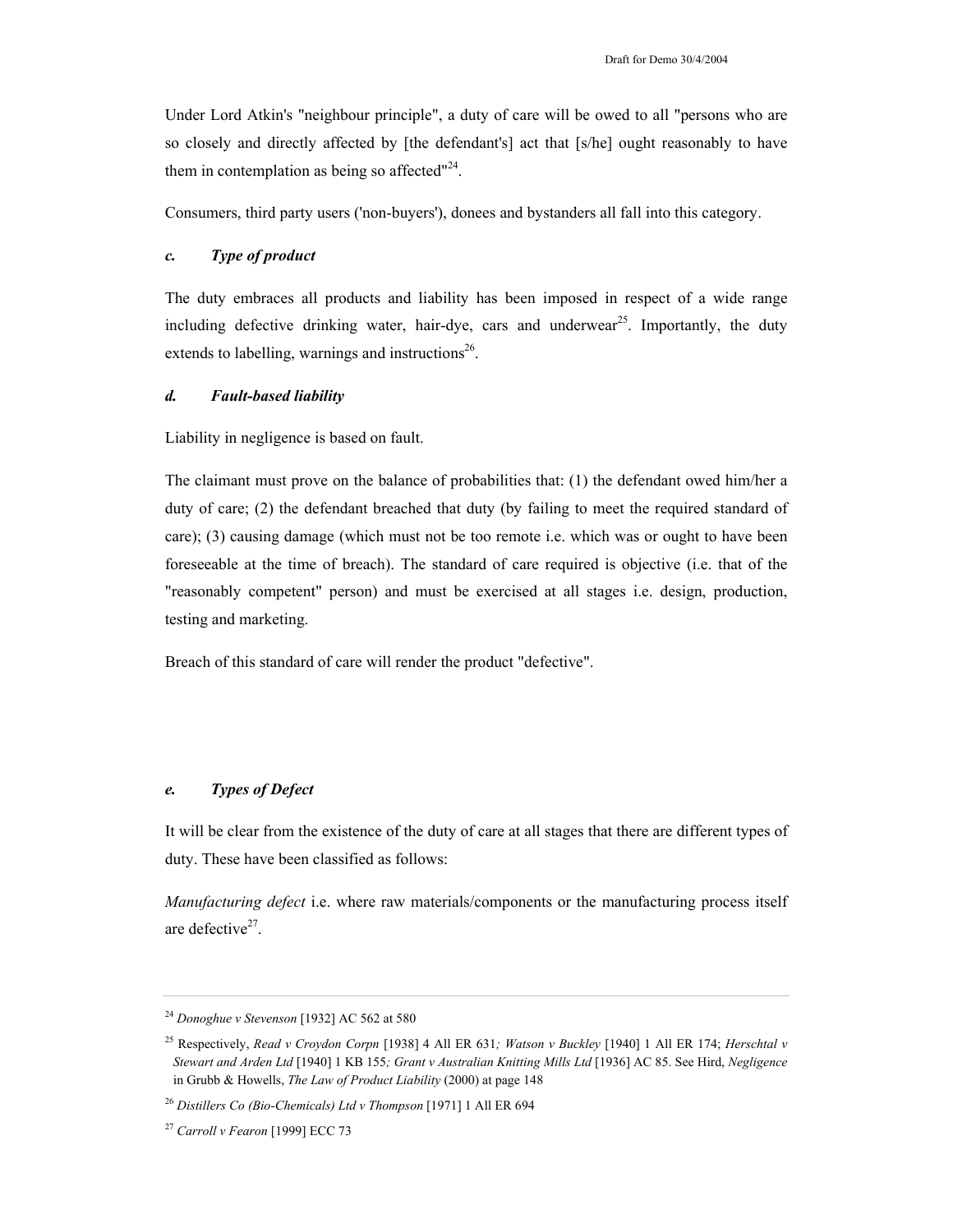*Design defect* i.e. where the product has been manufactured according to specification but there was a defective design at the pre-production or design stage. Where the defect was discoverable (and caused the alleged damage), liability will attach<sup>28</sup>.

*Marketing defect* i.e. a failure to adequately warn all reasonably foreseeable users<sup>29</sup> or the intermediate supplier/distributor<sup>30</sup>. Where the manufacturer knows or ought to have known about a risk in the product in respect of which a reasonable consumer would wish to be warned, there is a duty to give such information (i.e. warnings, instructions for use) as will make the use of the product safe. The duty does not arise where the product risk is obvious to foreseeable users.

Whether there is a defect is assessed on balancing the risks in the product against its potential benefits. There is no liability if an intermediate examination was probable (as opposed to possible) and could have revealed the defect, although there are complex issues here in relation to causation and remoteness of damage<sup>31</sup>. Compliance with safety standards may indicate that there is no defect, but not always $^{32}$ .

# *f. Causation*

The factual burden of proof is on the claimant to establish on the preponderance of the evidence (the "more probable than not" standard) that the defendant's breach of duty of care caused or materially contributed<sup>33</sup> to the alleged damage.

<sup>28</sup> *Vacwell Engineering Co Ltd v BDH Chemicals Ltd* [1971] 1 QB 88

<sup>29</sup> *Hazeldine v CA Daw & Sons Ltd* [1941] 2 KB 343

<sup>30</sup> *Holmes v Ashford* [1950] 2 All ER 76

<sup>31</sup> For an analysis see Hird, *Negligence*, in Grubb & Howells (eds.) (2000) at pages 163 to 165

<sup>32</sup> See the Irish case of *Best v Wellcome Foundation* [1992] IRLM 609, where the court held that the applicable regulations only laid out a minimum standard and a higher degree of care may be required depending on the circumstances.

<sup>33</sup> *Wilsher v Essex Health Authority* [1988] AC 1074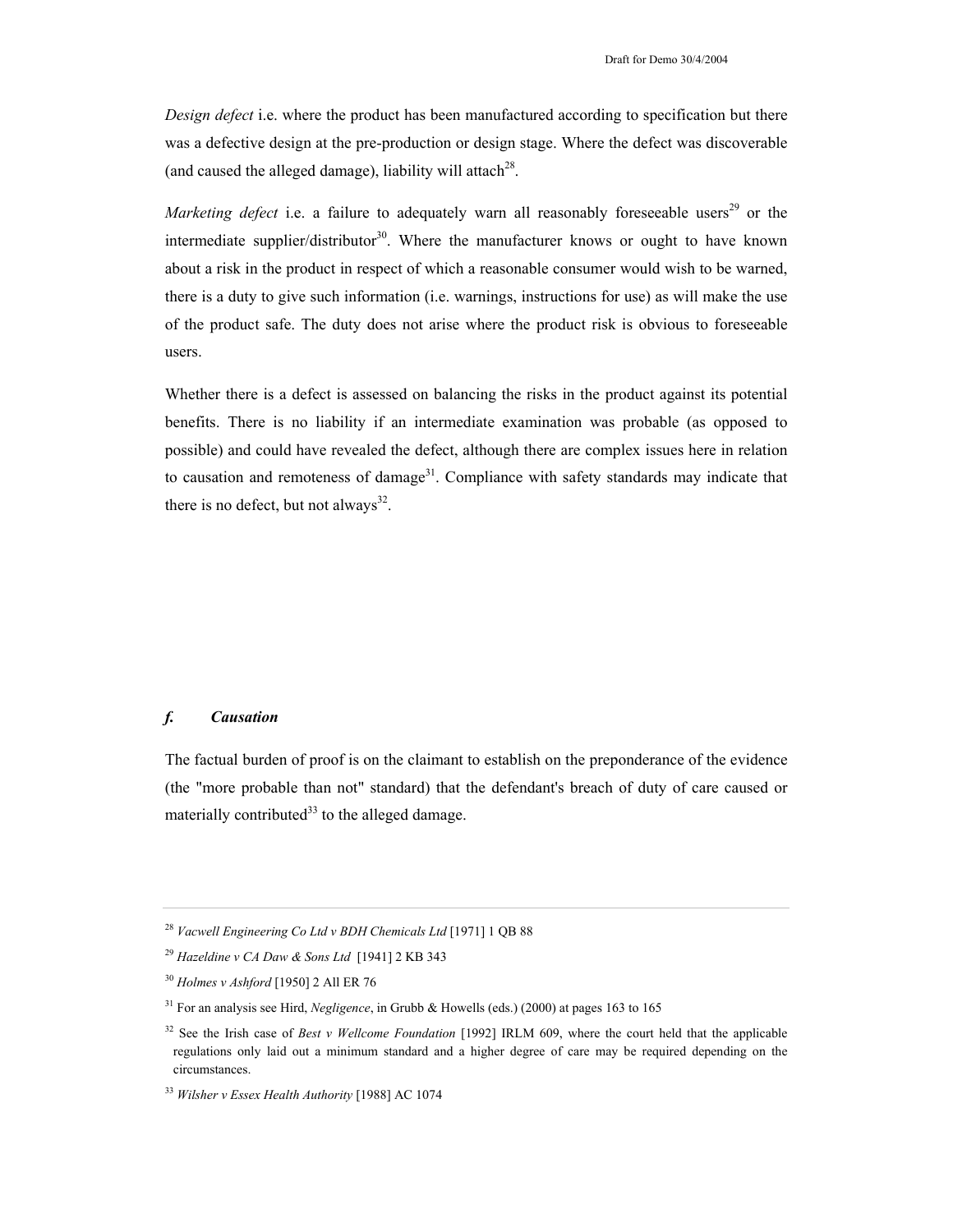In complex personal injury cases - and in particular in the context of pharmaceuticals $34$  and socalled toxic torts - it is frequently impossible for the claimant to satisfy the required standard of proof<sup>35</sup>. Causation may be frustrated by lack of scientific evidence as to the risks associated with the product (to establish general causation i.e. that the drug can cause the damage), evidence as to the design or manufacturing process, the state of scientific knowledge at the time of design or manufacture and the problem of multiple defendants and multiple claimants (which may frustrate claimants' ability to show specific causation i.e. that the drug caused the claimant's damage).

The main causal analysis is the but-for test i.e. but for the defendant's negligence, the claimant would not have suffered damage. Different tests may step in to soften the causal framework where, on the facts at issue, the but-for test would prevent recovery: substantial factor (where there are two or more independent and individually sufficient causes); res ipsa loquitur; burden shifts (where claimant has been injured by one of two or more negligent actors)<sup>36</sup>; material contribution where there is a possible "guilty" cause and an "innocent" pre-existing cause<sup>37</sup> and where there are two possible "guilty" cumulative causes<sup>38</sup>; and loss of chance<sup>39</sup>. Whether any will be permitted by the court largely depends on the facts of the individual case and the willingness of the court to relax the burden on the claimant.

## *g. Damages*

Damages in negligence are assessed in order to put the claimant in the position s/he would have been in but for the breach. The damage must not be too remote<sup>40</sup> i.e. it must be of a type that was foreseeable.

<sup>&</sup>lt;sup>34</sup> Where, even if the claimant can prove on the basis of statistical evidence that the drug causes damage of the kind suffered, s/he cannot prove which of several manufacturers supplied him/her the drug. See the proportional liability solution in the US in *Sindell v Abbott Laboratories* 607 P 2d 924 (Cal. 1980). There is as yet no equivalent in the UK.

<sup>35</sup> See Goldberg, *Causation and Risk in the Law of Torts* (1999)

<sup>36</sup> See *Summers v Tice* 199 P. 2d 1 (Cal. S.C. 1948); *Cook v Lewis* [1952] 1 D.L.R. 1 (S.C.C.) (Canada)); see also DES litigation in the Netherlands [future LINK]

<sup>37</sup> *McGhee v National Coal Board* [1972] 3 All ER 1008 (HL)

<sup>38</sup> *Fairchild v Glenhaven Funeral Services & Ors* [2002] UKHL 22

<sup>39</sup> *Hotson v East Berks AHA* [1987] 2 WLR 287 (CA); 1 AC 750 (HL); *Gregg v Scott* [2002] EWCA Civ 1471; *Normans Bay Ltd v Coudert Brothers (A Firm)* [2003] EWCA Civ 215

<sup>40</sup> The test of remoteness was introduced in *Overseas Tankship (UK) Ltd v Morts Dock & Engineering Co.*, *The Wagon Mound No 1* [1961] AC 388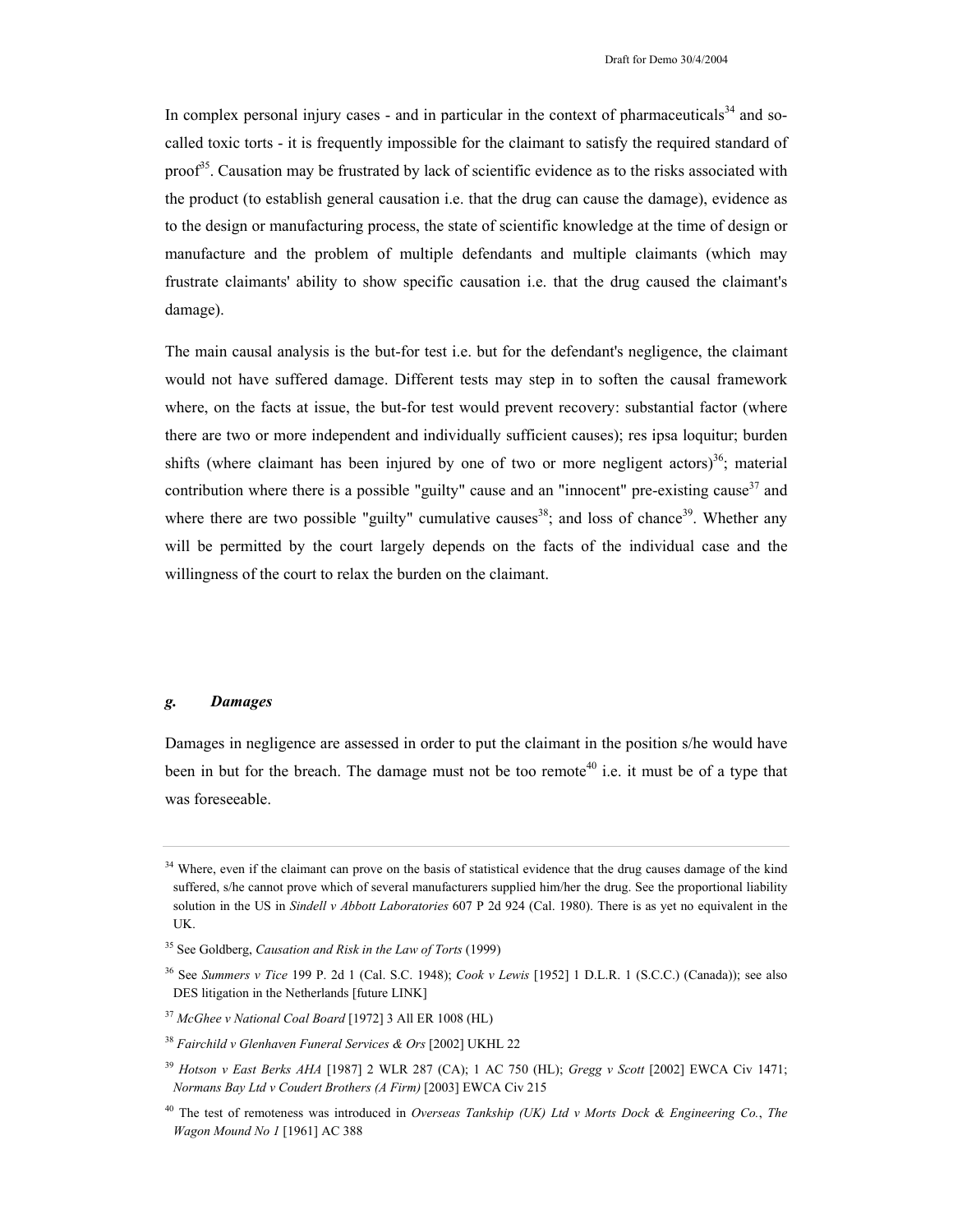The claimant may recover compensation in respect of personal injury (including loss of earnings, medical costs, pain and suffering and psychiatric harm), death and/or damage to property owned by him/her at the time of damage.

Pure economic loss (i.e. diminution in the value of the defective product itself, as opposed to damage to other property owned by the claimant) is not actionable in negligence. There is ambiguity where a defective component causes damage to property: whether that constitutes recoverable property damage (to the property in which the defective component is incorporated) or irrecoverable pure economic loss depends upon the degree of incorporation.

## *h. Defences*

Contributory negligence<sup>41</sup> may act as a defence to liability, if it is shown the claimant should have known of the defect but negligently failed to recognise it, negligently used the product, or ignored instructions for use. If this is accepted by the court, the defendant producer may be entitled to a reduction of any damages awarded commensurate with the claimant's negligence.

Voluntary assumption of risk (*volenti non fit injuria*) by the claimant may also be available. However, in product liability cases this may be rare on the basis that if a claimant knows of the risk or defect, s/he may be unlikely to use the product and, if s/he does, that will usually break the causal chain between defect and damage.

## *i. Limitation*

Tort claims must be brought within six years from the date on which the cause of action accrued (section 2 Limitation Act 1980) i.e. from the date the damage occurred.

This is reduced to three years for personal injury claims from the accrual of the cause of action or from the date on which the claimant first had knowledge of the injury<sup>42</sup> i.e. the date on which the claimant has knowledge that the injury was significant; attributable in whole or part to the defendant's negligence; identity of the defendant or other person and additional supporting facts (section  $14(1)$ ).

Under section 33 Limitation Act the court may disregard the limitation period in cases of personal injury or death.

## *2. Breach of statutory duty*

<sup>&</sup>lt;sup>41</sup> Leading to apportionment of damages under the Law Reform (Contributory Negligence) Act 1945

 $42$  Section 11 Limitation Act 1980 defines date of knowledge as the date on which the claimant has knowledge that the injury was significant; attributable in whole or part to the defendant's negligence; identity of the defendant or other person and additional supporting facts.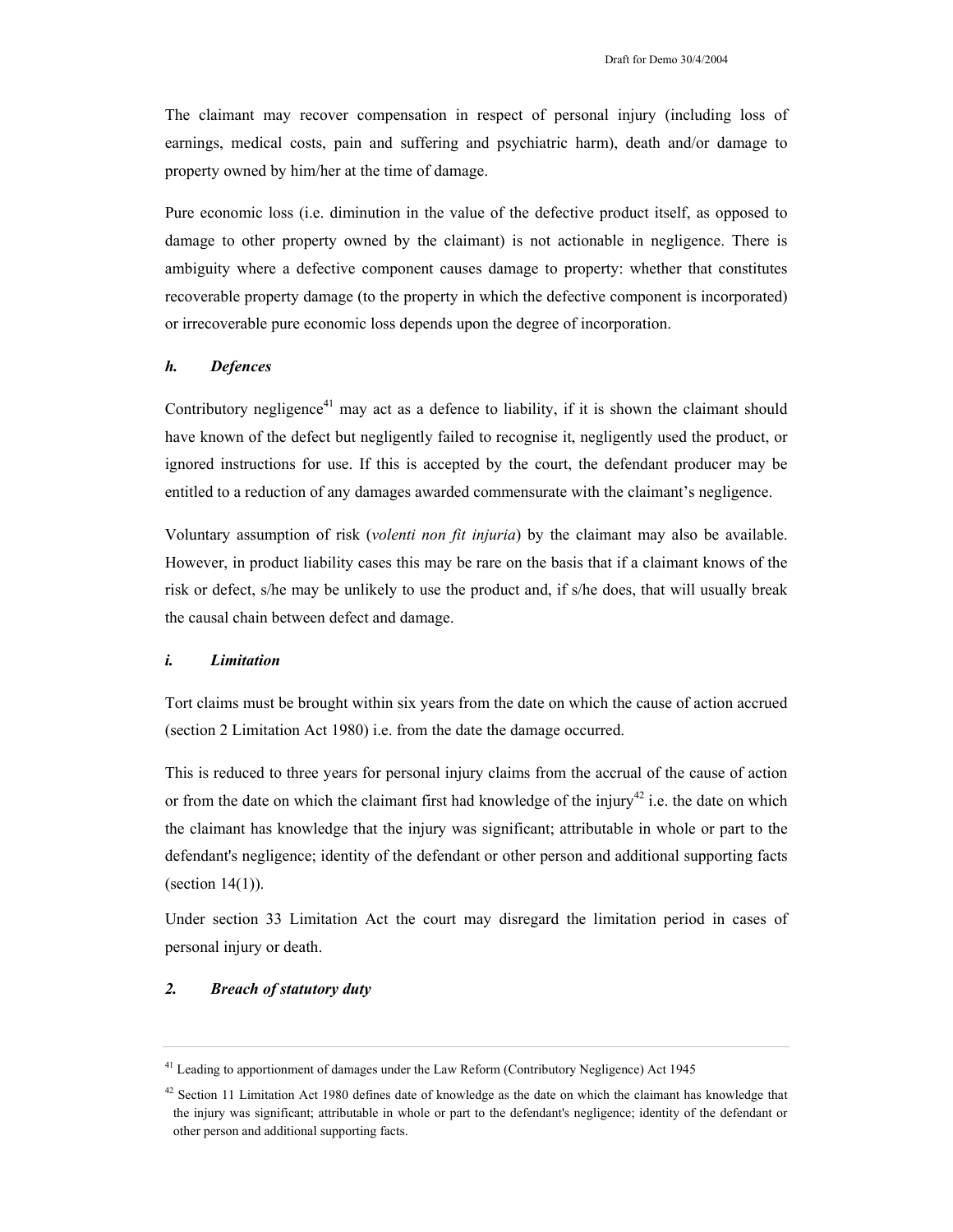To claim breach of statutory duty, the claimant must establish a breach of a statutory obligation (including EC legislation) which, on its proper construction, was intended to be a ground of civil liability to the class of persons to which the claimant belongs. The damage must be of a type that the statute was intended to prevent. Normal causation rules apply.

The liability is not strict, as such, since the concept of duty implies a duty of care, albeit statutory. The same damage may give rise to a claim in negligence and breach of statutory duty.

An express civil ground of action is not required: whether a statutory provision is intended to be a ground of civil liability is assessed on an individual basis. The court will be more willing to construe a statutory provision as providing a civil cause of action where it relates to the safety and health of persons as opposed to pure economic  $loss<sup>43</sup>$ . Such provisions are set out in the Health and Safety at Work etc. Act 1974 (where a civil claim lies unless regulations provide otherwise) and would include regulations on asbestos and product safety (including medical devices and pharmaceuticals).

### *3. Post-marketing duties*

The duty of care owed by the manufacturer/producer (etc.) to the consumer (etc.) continues once the product is on the market: the test remains whether the defendant has acted as a reasonable person would have acted in the circumstances. The continuing duty recognises that manufacturers are commonly in the best position of knowledge about risks associated with a product (through incident reports, consumer/retailer feedback, new R&D and scientific evidence) and the design and manufacturing process.

Where a manufacturer discovers, or has reason to believe, that a product that is on the market is unsafe, it must take appropriate action to minimise the risk. Such action includes modification, warnings and extends to product withdrawal or recall<sup>44</sup>. There is thus a duty to continue to keep up to date with scientific information/knowledge with respect to product safety and act accordingly.

The continuing duty applies to all types of defect i.e. manufacturing, design and marketing.

Post-marketing duties are not covered by the Consumer Protection Act 1987, making this aspect of the negligence claim important. However, manufacturers, producers and others in the supply chain are under statutory post-marketing duties under Directive 2001/95/EC on general product safety and UK implementing regulations (which, at the time of writing, are due for publication

<sup>43</sup> *Richardson v Pitt-Stanley* [1995] QB 123 at 132

<sup>44</sup> See Hird (supra) at page 151 citing *Wright v Dunlop Rubber Co Ltd* (1972) 13 KIR 255; *Walton & Walton v British Leyland UK Ltd* (1978) Times, 13 July QBD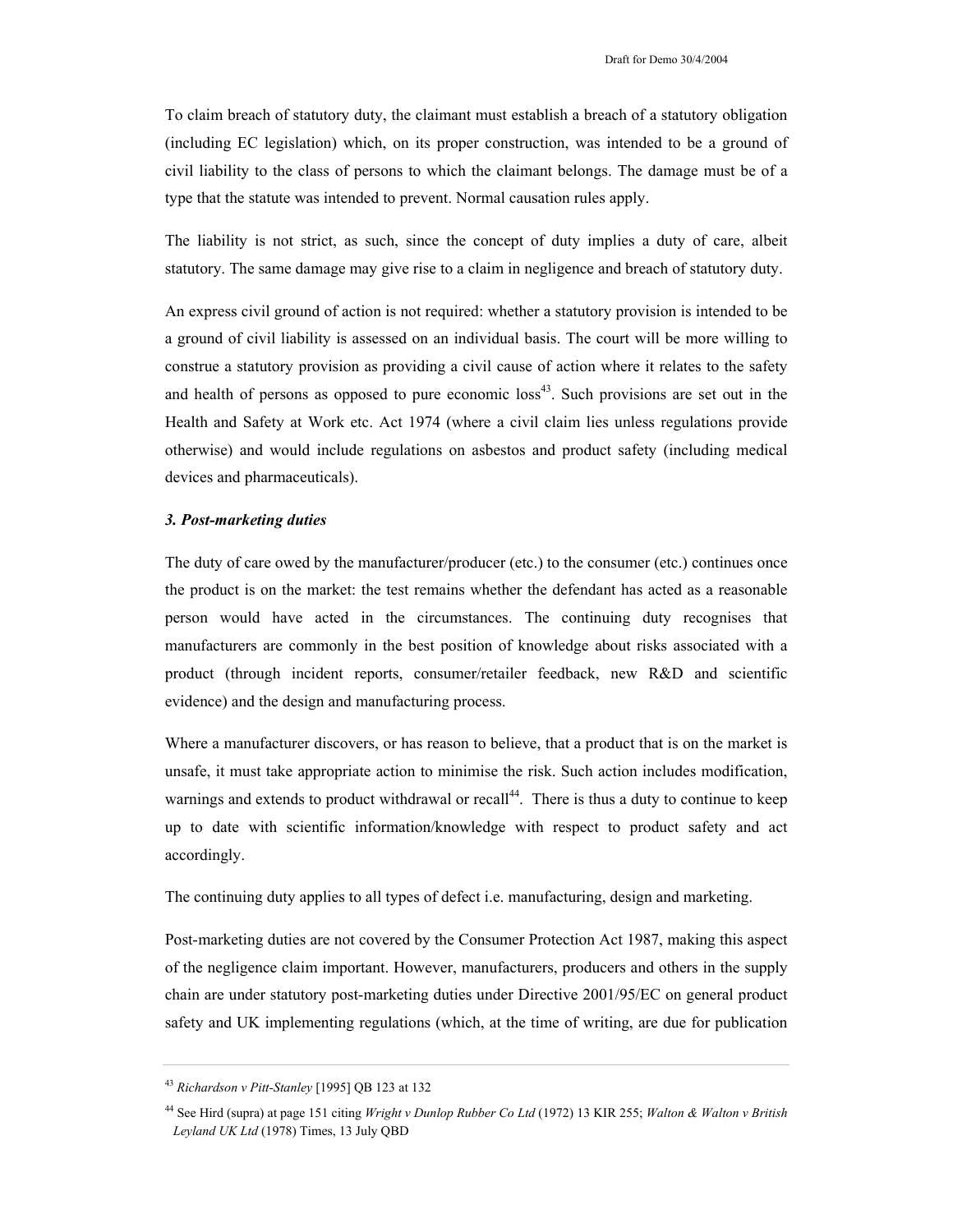for consultation in Summer 2004). Breach of such a duty would constitute breach of statutory duty.

## **C. STRICT LIABILITY: CONSUMER PROTECTION ACT 1987**

It is commonly acknowledged that ensuring consumer protection via contractual remedies is unsatisfactory to the extent that recourse is limited to the contracting parties. Negligence is problematic since the claimant needs to show fault, evidence of which is frequently with the defendant.

The Thalidomide crisis fuelled pre-existing dissatisfaction with the state of play and academic, judicial and legislative developments in strict liability in the  $US^{45}$ , the UK $^{46}$  and European Commission<sup>47</sup> pointed the way to an alternative regime.

Directive 85/374/EEC on Liability for Defective Products ('Directive'), introducing a strict product liability regime, was adopted on 25 July 1985 **[future LINK]**. The Directive is implemented in the UK (the first Member State to implement) by Part I of the Consumer Protection Act 1987 (CPA) **[future LINK]**, which entered into force on 1 March 1988 and applies to products supplied after that date. The CPA covers the position regarding strict liability for defective products in the UK but it does not affect the availability of other common law remedies (i.e. contractual liability and negligence)<sup>48</sup>.

The CPA is significant in two ways. First, as implementation legislation, it is distinct in that it (in line with the UK approach to implementation) does not bear great similarity to the provisions of the Directive. Thus, much of the CPA's provisions are for the most part much more intricate in detail than those found in other EU Member States' implementing legislation. Second, it represents an important development in that it introduced the notion of strict liability for products, a concept which generally did not exist under prior domestic law.

The thrust of the CPA/Directive is that a person who is injured, or whose personal property is damaged, by a product will be able to claim against the manufacturer or supplier of that product and certain other parties if it can be shown that the product was defective. There is no need to show fault.

#### *1. Product*

<sup>45</sup> *Henningsen v Bloomfield Motors Inc*., 161 A 2d 69 (N.J. 1960); Second Restatement of Torts, section 402A

<sup>&</sup>lt;sup>46</sup> The English and Scottish Law Commissions and the Pearson Commission published reports in the late 1970s recommending a strict liability regime for personal injury caused by defective products. See Law Com No 82, 'Liability for Defective Products' (1977); Royal Commission on Civil Liability and Compensation for Personal Injury (1978), Cmnd 7054, Vol I, ch. 22

 $47$  Commission proposal for a directive on product liability, OJ 1976 C 241/9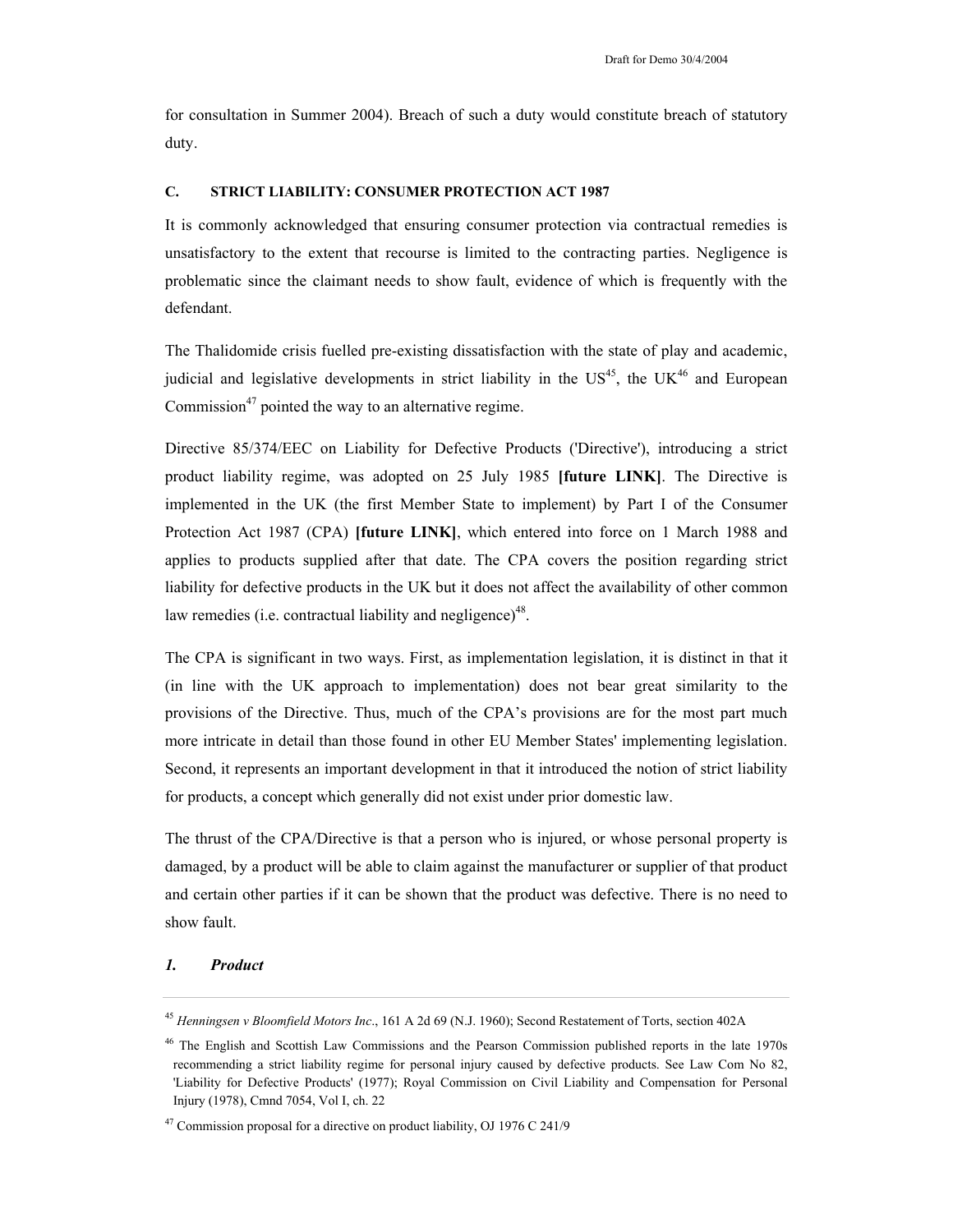Product is defined in section 1(2) as any goods, electricity or substances and includes a product which is comprised in another product (e.g. a component part or raw material). "Substances" are defined in section 45(1) as any natural or artificial substance in solid, liquid or gaseous form.

*Agricultural products:* initially, the CPA (section 2(4)), in line with the Directive (Article 2), exempted primary agricultural products from its provisions, although processed food was covered. In part due to calls for reform following the BSE crisis, the Commission issued a proposal to include primary agricultural produce. The resultant Directive 1999/34/EC **[future LINK]** amended the Directive by requiring food sold in its raw state (agricultural produce) to be included. This was implemented in the UK by the Consumer Protection Act 1987 (Product Liability) (Modification) Order 2000 (SI 2000/2771)] **[future LINK]**. The current position is that agricultural produce and game supplied after 4 December 2000 is subject to strict liability under the CPA. Such products supplied before that date are exempt, provided that they have not undergone an "industrial process" prior to supply (section 2(4) CPA).

*Blood/blood products:* the previous uncertainty over whether blood or blood products could fall within the definition of product has now been settled by *A and others v National Blood Authority and another<sup>49</sup>* **[LINK],** which confirmed that such products are covered.

*Software/intellectual products:* a distinction should be drawn between liability for faulty/defective software comprised in a final product (for which the producer of the final product is liable) and liability for the software package itself. As for other intellectual products (e.g. book/advice), the as yet unresolved question is whether this is a product in its own right covered by the Directive/CPA.<sup>50</sup>

### *2. Producer*

Those primarily liable are: (1) the producer of the product; (2) any person putting his name on the product or using a distinguishing mark, or who has held himself out to be the producer of the product ('own brander'); (3) or any person who has imported the product into the EU/European Economic Area in the course of any business to supply it to another ('first importer') (section 2(1) and (2) CPA).

'Producer' is in turn defined as: (1) the person who manufactured it; (2) if not manufactured, the person who won or abstracted it; and (3) if essential characteristics of the product are

l

<sup>48</sup> Section 2(6) CPA

<sup>49 [2001] 3</sup> All ER 298

<sup>&</sup>lt;sup>50</sup> For an analysis of intellectual products and the Commissions and DTI's opposing views, see Geraint Howells, *Strict Liability*, in Grubb & Howells (eds) at pages 199-203.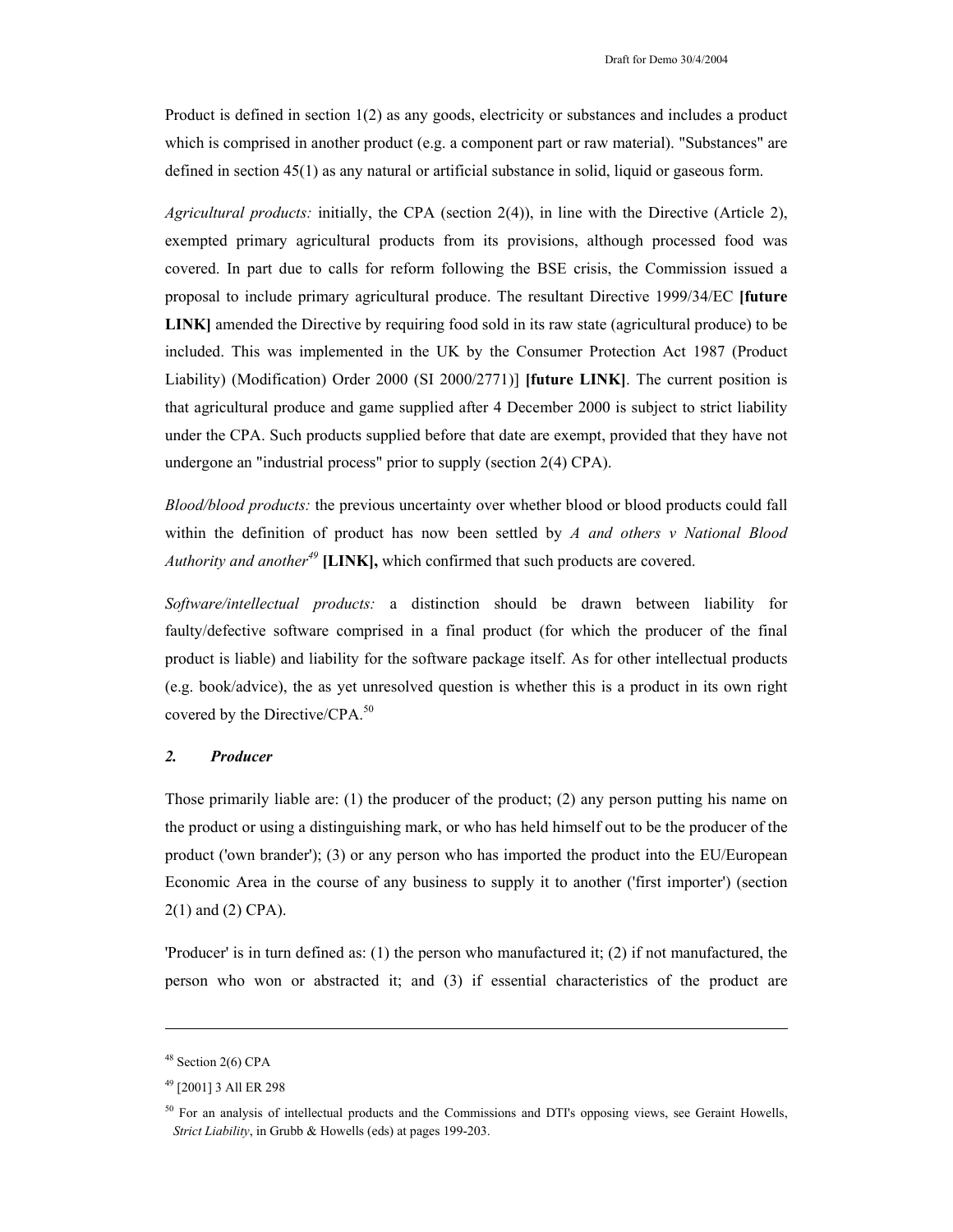attributable to an industrial or other process having been carried out, the person carrying out that process (section  $1(2)$ ).

Suppliers of the product (to the person who suffered damage or to the producer in which the product is comprised) may also be liable (in the form of subsidiary liability) if: (1) the person who suffered the damage requests the supplier to identify the producer; (2) within a reasonable period after the damage occurs; and (3) the supplier fails within a reasonable time to comply or identify the person who supplied the product to him (section 2(3) CPA). The rationale behind this provision is to protect the claimant from producers who conceal themselves behind a chain of suppliers. The supplier can avoid liability by informing the consumer of the identity of the producer/importer.

Where two or more persons are liable for the same damage then they are jointly and severally liable (section 2(5) CPA).

### *3. Supply*

Supply, or time of supply, is relevant to suppliers' liability (section 2(3)), the analysis of defect (section  $3(2)(c)$ ), the defence of not supplying the defective product in question (section  $4(1)(b)$ ) and limitation (section 11A(3) Limitation Act 1980). Whereas the Directive refers to the product being "put into circulation" (which it does not define), the CPA refers to the arguably narrower concept of "supply".

Section 46(1) defines supply as the selling or hiring of goods, hire purchase, performance of contract for work and materials to furnish the goods, providing goods in exchange for consideration other than money, or in the performance of any statutory function, or as a gift.

## *4. Defect*

Defect is essential to liability under the CPA. The burden of proof is on the claimant to show on the preponderance of the evidence that a defect existed (see *Foster v Biosil*<sup>51</sup> [LINK]).

A defect exists where "the safety of the product is not such as persons generally are entitled to expect" (section  $3(1)$ ). The standard of defectiveness is therefore based on consumer expectations (or expectations of "persons generally"), rather than a risk:utility analysis. Consumer expectations are subject to a reasonableness test (see *Richardson v LRC Products*   $Ltd^{52}$  [**LINK**]).

<sup>51 (2000) 59</sup> BMLR 178

<sup>52 (2000) 59</sup> BMLR 185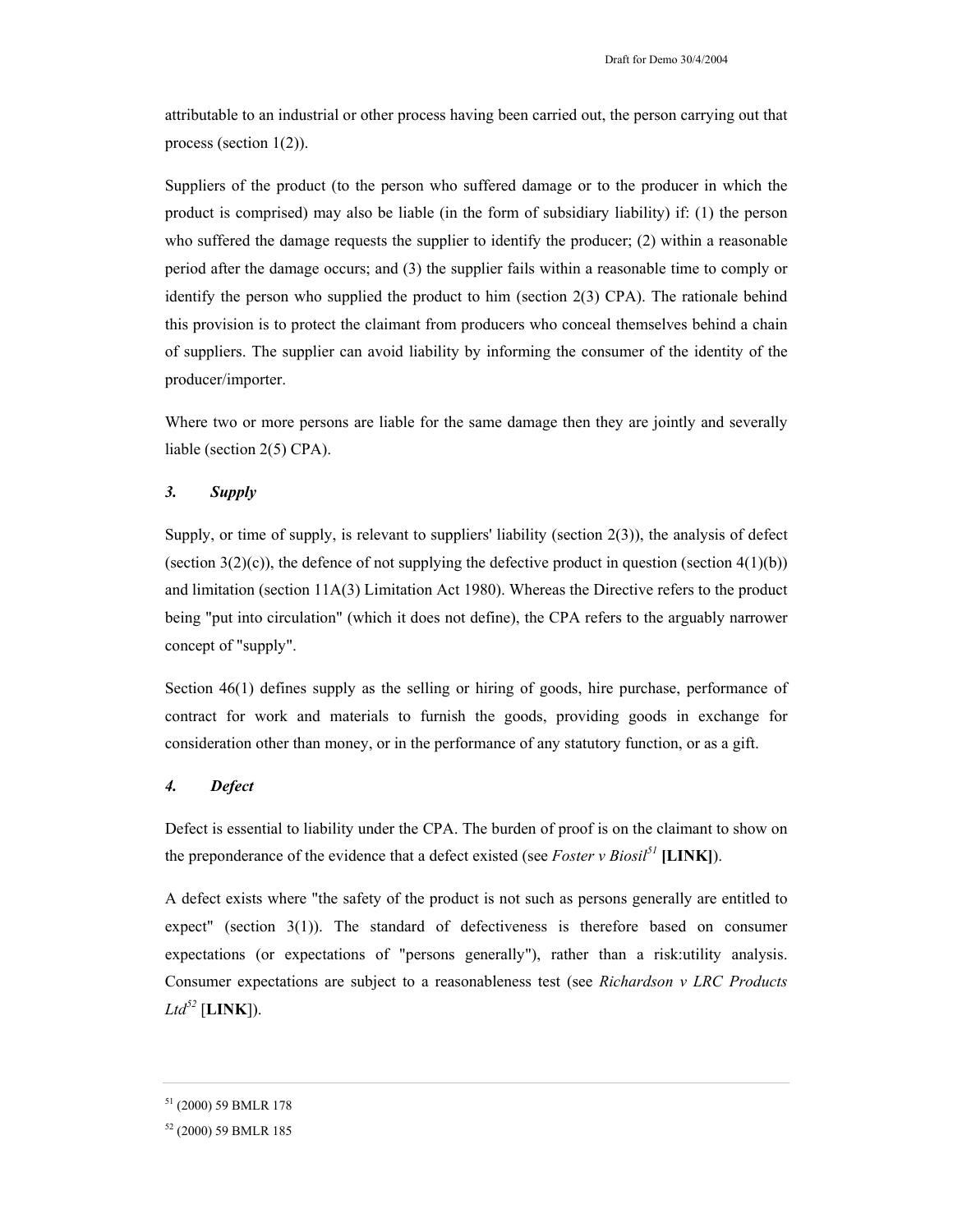Factors to be taken into account in assessing consumer expectations of a product's safety are set out in section 3(2):

- the manner in which, and purposes for which, the product has been marketed, its get up, the use of any mark in relation to the product and any instructions for, or warnings with respect to, doing or refraining from doing anything with or in relation to the product (cf mere "presentation" in Article 6 Directive);
- reasonably expected use;
- the time that the product was supplied by its producer to another.

In addition to factors to guide the analysis of whether there is a defect, there is also the question of what standard of defect is required for the product to be unsafe and for liability to attach. Undoubtedly this will differ depending on the circumstances of the individual case.

Although case law is as yet relatively minimal and therefore the concept of defect and applicable standard of defectiveness needs to be refined, the three types of defect identified in negligence case law (manufacturing, design and marketing) form an appropriate model and it may be expected that future case law will follow this classification.

Manufacturing defect (i.e. the product is defective because it fails to conform to design specification) is clearly covered by the CPA. In simple cases, a comparison of the allegedly defective product to one that conforms to the design will establish defect. In considering whether blood and blood products taken from donors infected with the Hepatitis C virus were defective, Burton J in *A v National Blood Authority* **[LINK]** drew a distinction between standard and non-standard products i.e. those that differed from the standard that the producer intended for use by the public. Since the majority of blood supplied was not infected, Burton J held that the infected products were non-standard, unsafe and, in the absence of warnings to the public about the risk of infection, were not what the public was legitimately entitled to expect and were therefore defective. The fact that infection was unavoidable (due to the lack of screening tests available at the relevant time) was irrelevant to the analysis of defect.

In determining what persons are generally entitled to expect, the question to be answered is whether the public at large accepts that a proportion of the products are likely to be defective, or where the defect is due to some error in design or flawed system, and whether the product is safe for its foreseeable use. In *Bogle and Others v McDonald's Restaurants Ltd<sup>53</sup>* **[LINK]**, it was held that consumers' expectations of coffee were that it should be served hot and therefore the

<sup>53 [2002]</sup> EWHC 490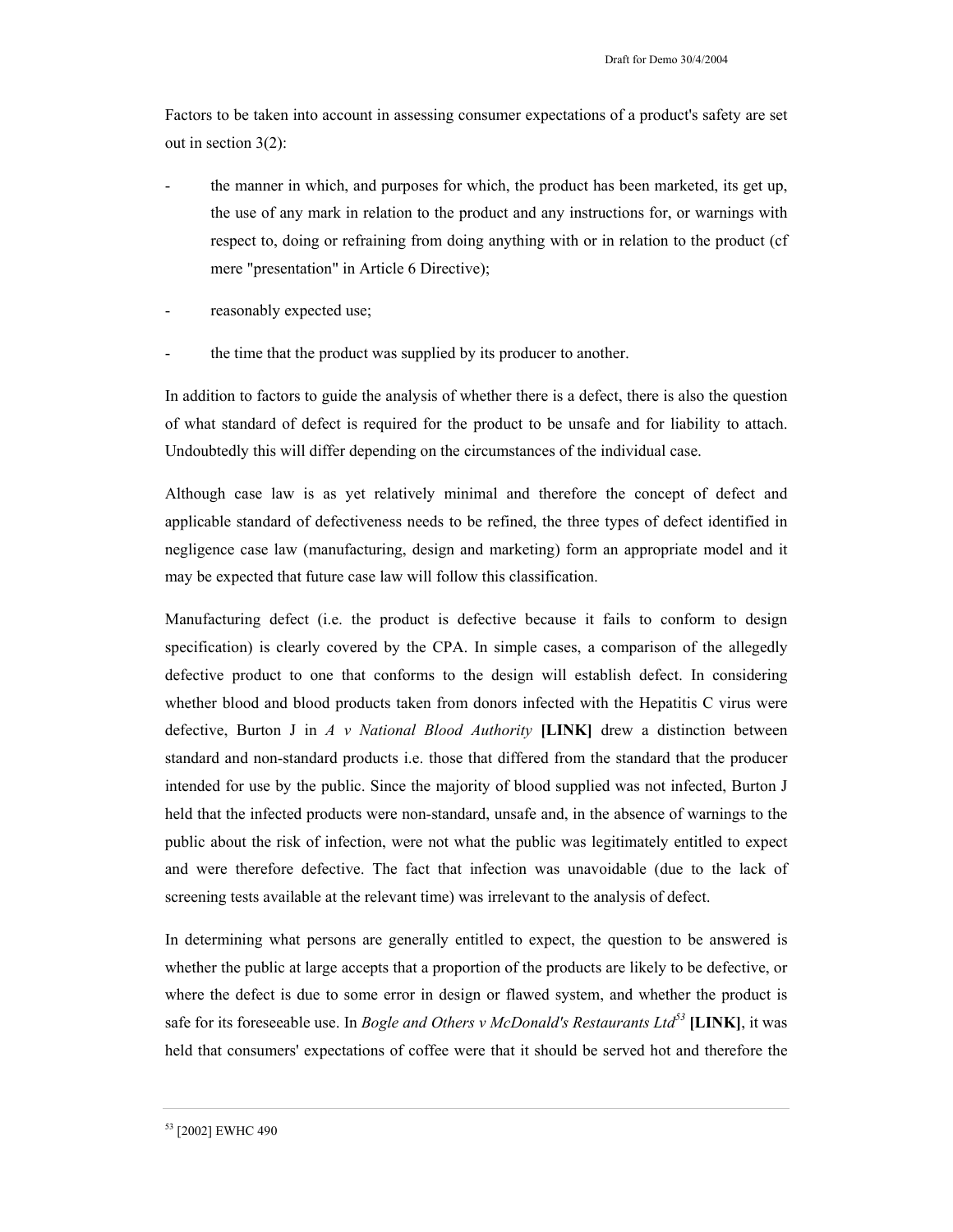product (coffee in a Styrofoam cup with lid) was not defective merely because it could scald when spilled.

Design defects (i.e. the design itself is defective) may be more problematic since there is no "standard" product against which to compare the allegedly "non-standard" product. All products involve inherent risk and the benefits of the product must be weighed against its potential benefits. A product will be defectively designed if its risks outweigh its benefits (or "utility") and if such risks could have been avoided by an alternative design. Compliance with regulatory standards may indicate that there is no design defect, although this cannot be guaranteed. Where the design permits the risk to arise and there is no warning to the user, the product's safety will fail the consumer expectations test. The defect is present whether or not previous damage due to the defect has occurred: see *Iman Abouzaid v Mothercare (UK) Ltd<sup>54</sup>* **[LINK]**.

Marketing defect/failure to warn: this type of defect is clear from section  $3(2)(a)$  CPA. In the absence of adequate warnings of associated risks or instructions to avoid their materialisation, the product will be defective (see *Worsley v Tambrands Ltd<sup>55</sup>* **[future LINK]**).

## *5. Proof of defect, damage and causation*

The burden of proof is on the claimant to establish on the preponderance of the evidence the damage, defect and causal link between the two (*Foster v Biosil* **[LINK]**; *XYZ & Ors v Schering Health Care Ltd & Ors<sup>56</sup>* **[LINK]**).

For further detail see 'Causation' in 'Negligence' (above).

### *6. Damage*

"Damage" covers death, personal injury (defined in section 45(1) as "including any disease and any other impairment of a person's physical or mental condition" and would include nervous shock) and the loss of or any damage to property (including land) (section 5(1)).

The CPA does not cover the following types of property damage:

damage to the product itself or another product of which the defective component was a part (section 5(2)) (i.e. pure economic loss);

<sup>54 [2002]</sup> WL 1918530

<sup>55 (</sup>High Court) 3 December 1999

<sup>56 [2002]</sup> EWHC 1420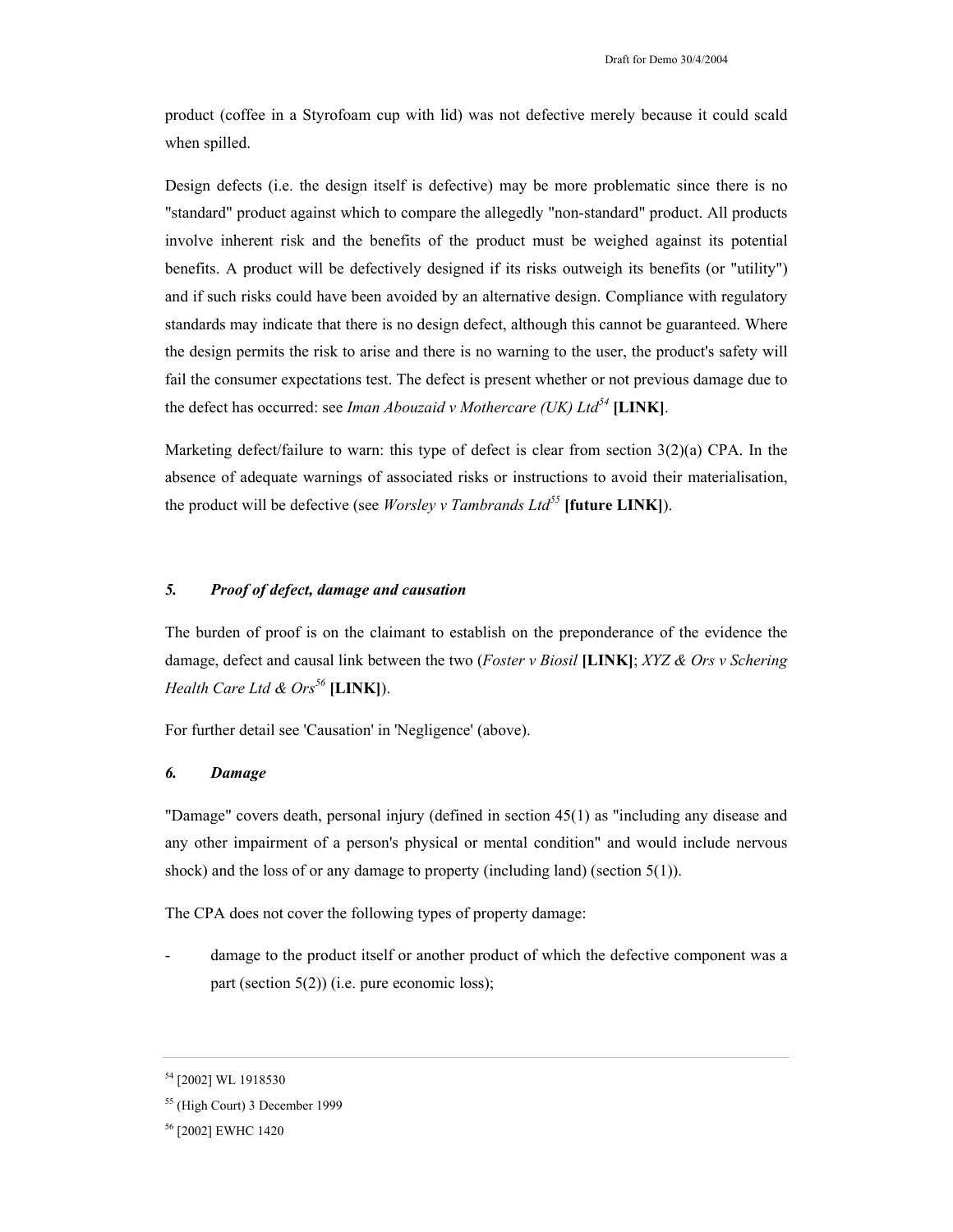- damage to property not ordinarily intended for private use (section  $5(3)$ ) (i.e. 'nonconsumer products'));
- property damage of £275 or less (section  $5(4)$ ).

Loss of or damage to property is to be regarded as having occurred at the earliest time at which a person with an interest in the property had knowledge of the material facts about the loss or damage (section 5(5)).

"Knowledge" includes knowledge which a person might reasonably have been expected to acquire from facts observable or ascertainable by him; or from facts ascertainable by him with the help of appropriate expert advice which it is reasonable for him to seek (section  $5(7)(b)$ ). However, section  $5(7)$  is clear in that a person is not taken to have knowledge of a fact ascertainable by him only with the help of expert advice unless he has failed to take all reasonable steps to obtain, and where appropriate to act on, that advice.

## *7. Defences*

Section 4(1) sets out defences that are available where liability has prima facie been established:

- The defect is attributable to compliance with mandatory rules;
- The defendant did not at any time supply the product;
- The defendant only supplied the product otherwise than in the course of business;
- The defect did not exist in the product at the relevant time (defined in section  $4(2)$  as the time of supply) (see *Richardson v LRC Products Ltd* **[LINK]**);
- The state of scientific and technical knowledge at the time of supply was not such that a producer of products of the same description as the product in question might be expected to have discovered the defect if it had existed in his products while they were under his control (the 'development risks defence' - see below).

The defect constituted a defect in a product ('subsequent product') in which the product in question had been comprised and was wholly attributable to the design of the subsequent product or to compliance by the producer of the product in question with instructions given by the producer of the subsequent product (the 'component supplier's defence').

*Development Risks Defence:* a development risk is one that was not discoverable when the product was supplied. There is a recognised tension between the development risks defence as articulated in section  $4(1)(e)$  CPA and that in Article 7(e) Directive and the Commission has alleged (unsuccessfully) that the UK had failed properly to implement the development risks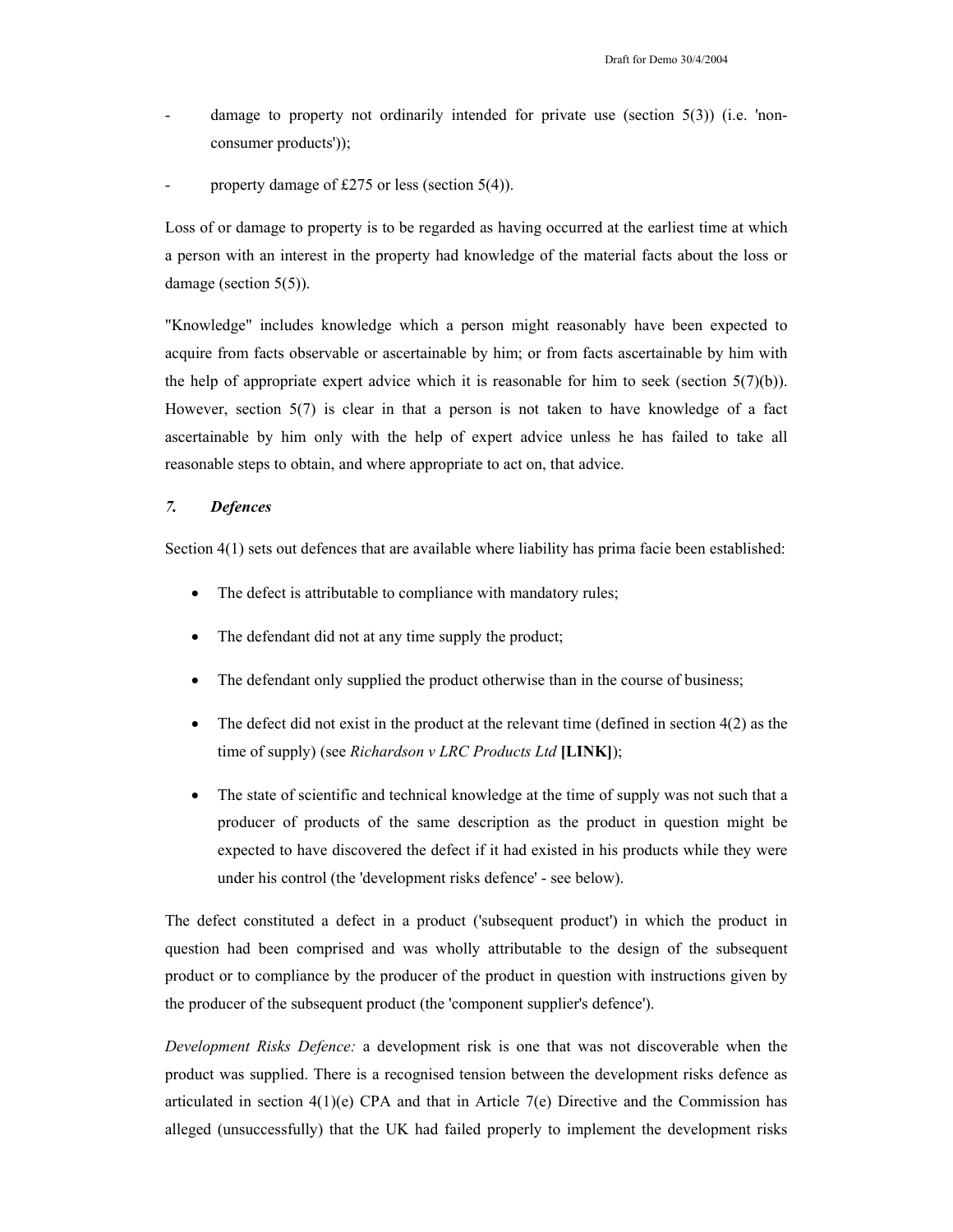defence and brought infringement proceedings under Article 169 **(***Commission v UK<sup>57</sup>* **[future LINK**). The Commission argued that section 4(1)(e) CPA called for a subjective assessment in that the phrase "…might be expected to have discovered the defect" placed an emphasis on the conduct of a reasonable producer, having regard to the standard precautions in use in the industry in question. It argued that this wording broadened the objective defence as expressed in Article 7(e) Directive, which was based on the state of scientific and technical knowledge as opposed to the capacity of producers to discover defects.

Section 1(1) CPA provides that the relevant provisions are to be construed in conformity with the Directive.

*A v National Blood Authority* **[LINK]** has since established that the development risks defence is only available if the producer can show that there was no objectively accessible scientific or technical knowledge existing anywhere in the world which would have enabled the existence of the defect to be discovered [*ref*]. Further, "knowledge" refers to knowledge of the existence of the defect in the generic product (not the particular defective product) and, where the producer has such knowledge he continues to supply the product at his own risk. It refers to scientific and technical knowledge about the risks, which does not include knowledge based on accident reports (*Iman Abouzaid v Mothercare (UK) Ltd* **[LINK]**).

## *8. Limitation period*

There is a basic limitation period of three years from the accrual of the cause of action or, if later, from the date the claimant had knowledge of the damage (sections  $11A(4)$  and  $14(3)$ ) Limitation Act 1980). In addition, there is a "long-stop" period of ten years from the date at which the product was last supplied by the producer, apparent producer or importer (section 11A(3) Limitation Act 1980). While the basic limitation period may be extended by the courts (section 33 Limitation Act 1980), the long-stop may not (section  $33(1A)(a)$  Limitation Act 1980).

See *Horne-Roberts v SmithKline Beecham plc and another<sup>58</sup>* **[LINK]**.

## **D. STATE COMPENSATION SCHEMES**

State compensation schemes come into play in the context of mass torts i.e. a large group of persons who have been exposed to a product or toxic agent suffer damage which is allegedly caused by that exposure. The UK approach continues to tend towards government inquiries (e.g. Gulf War Syndrome and BSE) and there have been a number of ex gratia compensation

<sup>57</sup> C-300/95 [1997] ECR I-2649

<sup>58 [2001]</sup> EWCA Civ 2006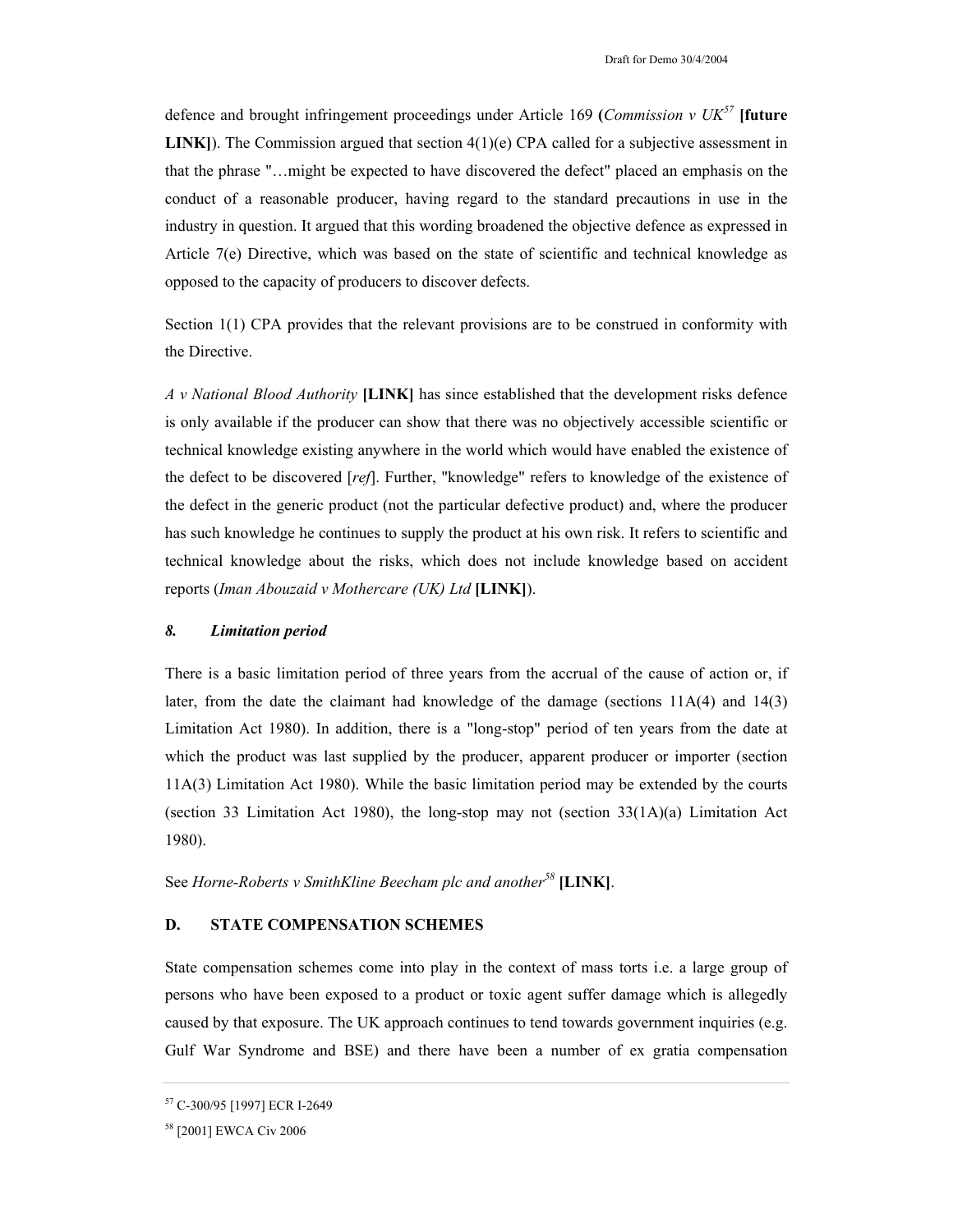schemes (e.g. the Family Fund set up in 1973 for Thalidomide victims and the Macfarlane Trust in 1988 for HIV-Haemophilia victims). State-funded compensation schemes step in where there is a perceived need for compensation, although predominantly only where the causal connection between exposure and damage is clear.

However, in part due to the development of manufacturer liability and the strict liability regime under the CPA, and also due to contemporary notions of individual responsibility for collective risk, attempts at private compensation mechanisms via multi-party litigation play an increasing role.

# **III. PRACTICE AND PROCEDURE**

## **A. Pre-Trial or Pre-Action Discovery**

Since Lord Woolf's reform of civil procedural rules in the late 1990s, culminating in the Civil Procedure Rules 1998 (CPR), pre-action protocols play a major part in shifting much of the documentary disclosure (e.g. exchange of information on the nature of the claim/defence, witness and expert evidence) to the pre-action stage. There is a General Protocol and a number of specific pre-action protocols, including one specifically on personal injury claims (Personal Injury Protocol **[future LINK]**).

The Protocol sets out the steps that must be taken prior to the initiation of any proceedings, including a letter of claim from the claimant to the defendant setting out a summary of the facts, injuries alleged and financial loss and the defendant's reply within 21 calendar days identifying the insurer (if any). Only if there is no such reply may the claimant then start proceedings. Failure to comply with the Protocol will have adverse cost consequences in the event of litigation.

A large part of disclosure is therefore conducted at the pre-action stage. There is also a general power under CPR Part 8 for the court to order pre-action discovery. Parties must disclose all documents which are or have been in their control (1) on which each relies and (2) which adversely affect his/her own case or another party's case or support another party's case. "Documents" include e-mails, computer data, photographs and sound recordings. "Privileged" documents (e.g. between lawyer and client) need not be disclosed.

## **B. Expert Evidence**

The CPR introduced new rules on expert evidence (Part 35) and restricts it to that reasonably required to resolve the proceedings (Part 35.1).

Proceedings are adversarial and each party will usually want to present its own expert. The court can direct that evidence on a particular issue be given by one expert only and that a single joint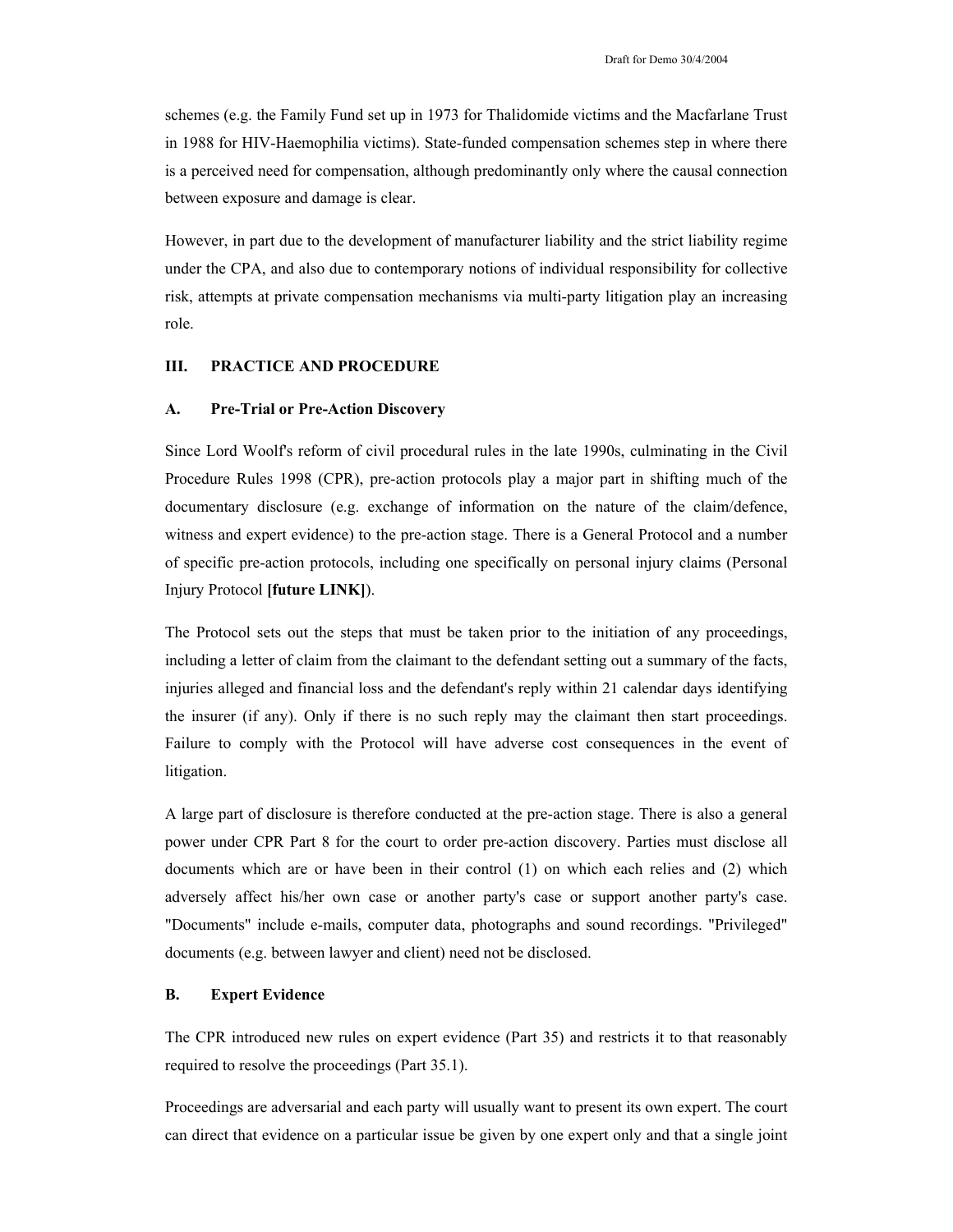expert selected by the parties (or by the court if the parties cannot agree) be appointed. The expert owes a duty to the court, not to any party, and should assist the court by providing objective, unbiased opinion on matters within his/her expertise (see Practice Direction - Experts and Assessors CPR Part 35).

## **C. Trial on preliminary issues/admissibility**

Under Part 3 CPR, courts have increased and formalised case management powers, including the power to direct a separate trial of any issue and to decide the order in which issues are to be tried (CPR 3.1). It will depend on the individual case whether a court will make use of these powers.

English courts do not conduct an in-depth assessment of evidence at an admissibility stage, in contrast to the position in the US<sup>59</sup>. Evidence will be admitted on a relatively light assessment of whether it has "relevance" and "probative value" with respect to the matter in issue.

## **D. Fee Arrangements and Legal Costs**

Legal aid for personal injury cases was withdrawn in April 2000 (Access to Justice Act 1999, Schedule 15), although public funding may be available for multi-party actions where a significant number of people may be affected.

Conditional fee arrangements (CFAs) or "no win no fee" arrangements (to be distinguished from US contingency fees) have been allowed for all civil cases except family cases since 30 July 1998 (Courts and Legal Services Act 1990, section 58, substituted by the Access to Justice Act 1999, section 27). The level of fees depends on the outcome of the case and the form of agreement and recovery of the "success fee" are regulated. There is currently a maximum "uplift" (i.e. compared to normal fees to reflect the risk) of 100%. A CFA that does not comply with the rules is prohibited and unenforceable. US-style contingency fees are unlawful.

Part 44 CPR sets out the rules on costs. The general rule is that the unsuccessful party will be ordered by the court to pay the other party's costs and the court has discretion as to the award, amount and time of payment. The court must take into account the conduct of the parties (preaction and during the litigation); whether a party has succeeded on part of his/her case even if not successful overall; and any payment into court under Part 36 or other admissible settlement offer.

### **E. Class or Representative Actions**

<sup>59</sup> See admissibility guidelines for expert evidence set out in *Daubert v Merrell Dow Pharmaceuticals, Inc* 113 S.Ct.2786 (1993) ("*Daubert I*")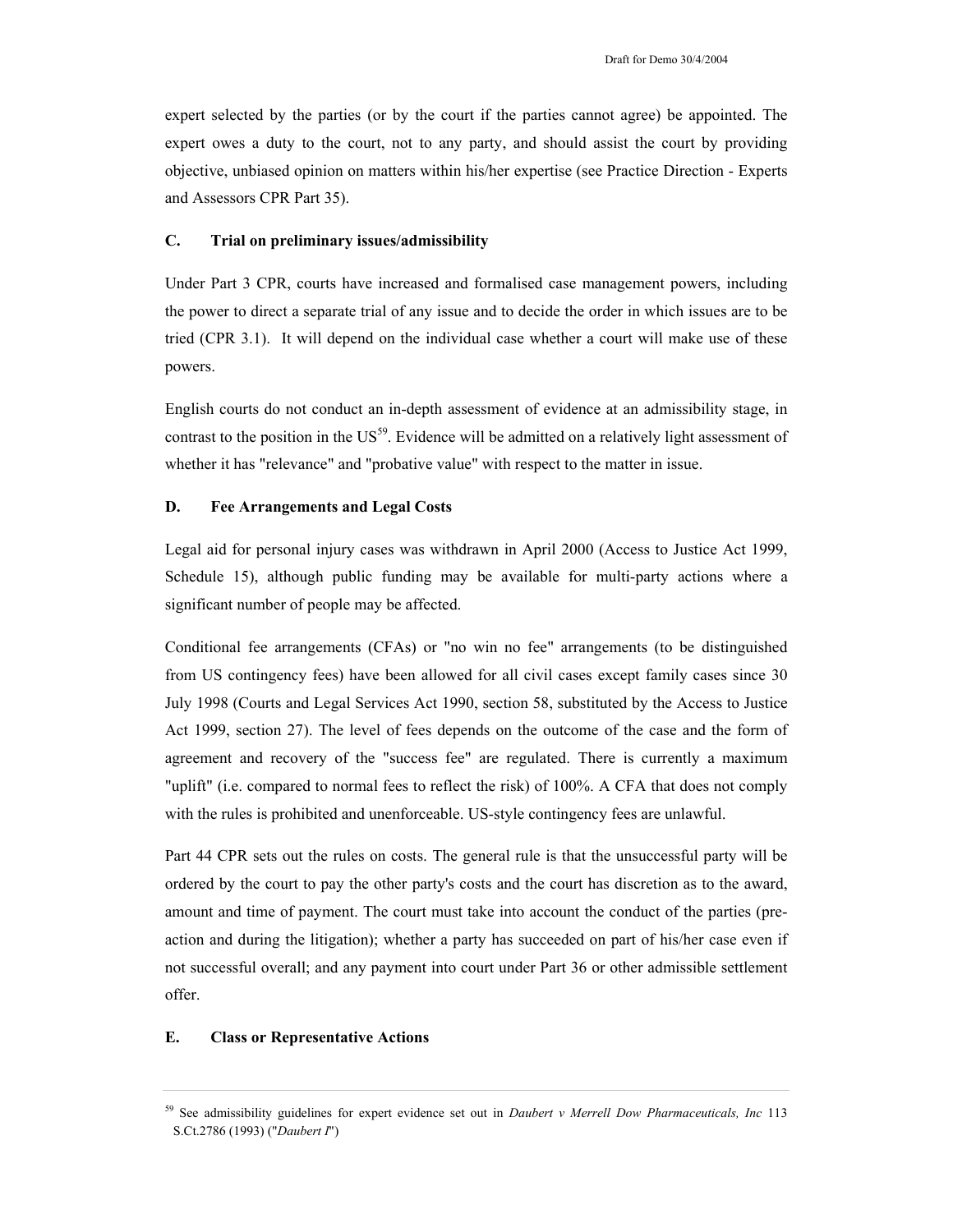The CPR introduced multi-party actions in the form of Group Litigation Orders (GLO) (Part 19.III) and representative parties (Part 19.II). Prior to formalised group litigation structures, the approach had been ad hoc judicial case management using a variety of co-ordination, consolidation and lead claimant techniques (see Opren, Benzodiazepines, tobacco, Norplant and HIV-Haemophilia and CJD litigations) $60$ .

A GLO is an order made under 19.11 CPR to provide for the case management of claims which "give rise to common or related issues of fact or law" ("GLO issues"). Claimants are making increasing use of GLOs both in the product liability context (see e.g. Sabril litigation GLO made on 13 February 2004 in respect of ant-epilepsy medication) and in other areas (a list of current GLOs is published on www.courtservice.gov.uk/notices/queens/GLO.htm).

An application for a GLO may be made by either claimant or defendant at any time before relevant claims have been issued. The granting of a GLO by the court is not automatic and the court has discretion. Although there is no minimum number of claimants, a court will generally not make a GLO if there are fewer than ten claimants. Factors the court takes into account are: whether there are, or are likely to be, a sufficient number of claims; what issues of fact or law arise; whether such issues are common or related; and whether the court can specify the GLO issues so as to identify those claims which are, and are not, to be managed within the group. If the court makes a GLO, it must specify the management court responsible for the management of the claims and hearing the GLO issues and direct the entry of all claims onto the Group Register. Joining the group is on an opt-in basis (as opposed to opt-out in the US) and the court will usually specify a cut-off date for entry onto/removal from the Group Register. Judgment in relation to one or more of the GLO issues binds all claims entered onto the Group Register at the time of judgment with respect to those issues. Non-GLO issues (e.g. individual exposure) must be resolved for each individual case. The management court may give directions for a claim to proceed as a test or lead claim and appoint a lead solicitor to take control of the conduct of the litigation on behalf of the claimant group.

If the court refuses a GLO, claims must be brought on an individual basis.

Part 19.II CPR provides for representative actions for parties with the "same interest" in the claim.

Government proposals for "representative claims" (i.e. claims brought by a representative that does not in itself have *locus standi* in respect of a class of claimants) now appear to have been shelved following criticism from industry and defendant lawyers in the consultation responses.

<sup>60</sup> For an analysis of these previous multi-party actions and the new rules see Christopher Hodges, *Multi-Party Actions* (2001)